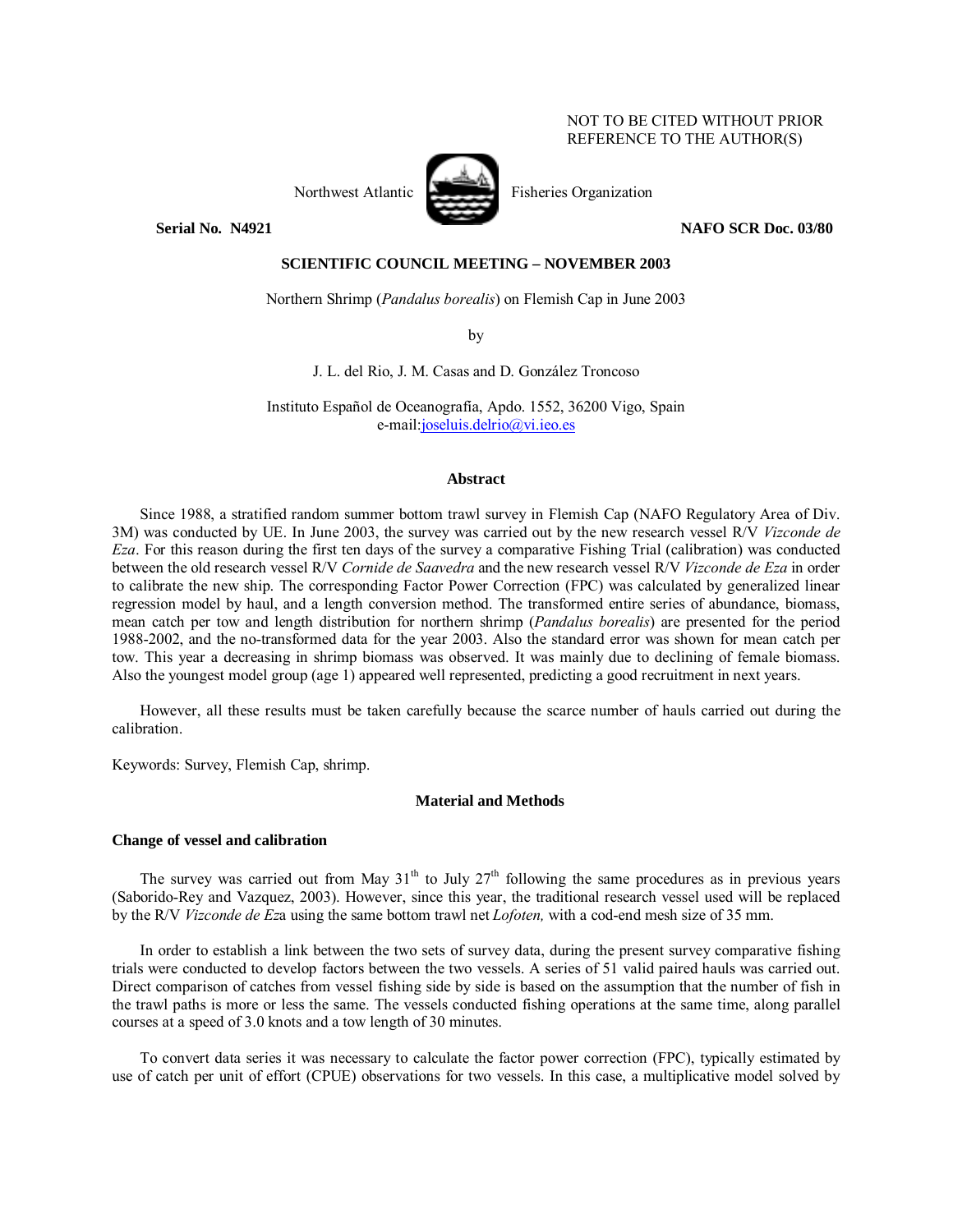using generalized linear regression model by haul was adjusted to convert mean catch, and biomass. This model was proposed by Robson (1966) to establish the relationship between two CPUEs for two ships:

$$
CPUE_{ij} = e^{\mu + t_i + \varepsilon_{ij}}
$$

where:  $t_i$  is the effect of the ship  $i$ ,  $i = 1,2$  $h_i$  is the effect of the haul *j*,  $j = 1, \ldots, 51$ µ is the model parameter ε is the model error

A logarithmic transformation is performed in order to obtain a linear expression:

$$
\ln(CPUE_{ij} + 1) = \mu + t_i + h_j + \varepsilon_{ij}
$$

This equation was adjusted by generalized linear regression assuming the following restrictions necessary to estimate all parameters:

$$
\sum_{i=1}^{2} t_i = 0 \Longrightarrow t_1 = t = -t_2 \qquad \sum_{j=1}^{51} h_j = 0
$$

giving the following estimation of the FPC (Sissenwine and Bowman, 1978):

$$
FPC = \frac{CPUE_2}{CPUE_1} = e^{2t(1+0.5s^2)}
$$

where 2 *s* is the variance obtained in the estimate of *t*. This model was applied to convert mean catches and biomass.

In the other hand, to convert the length distribution and abundance, the following multiplicative model, proposed by Warren (1997) was adjusted:

$$
Ratio = \alpha l^{\beta} e^{\delta l}
$$

where:

Ratio = 
$$
\frac{R/VVizconde de Eza (catch number)}{R/V Cornide de Saavedra (catch number)} by length
$$

l is length

α, β and δ are the estimated parameters.

# **Sampling**

Samples of approximately 1.5 kilogram shrimp were taken in each tow where this species was present for length frequency determination. Some samples were frozen for length-weight analysis at the laboratory.

Shrimps were separated into males and females according to the endopod of the first pleopod (Rasmussen, 1953). Individuals changing sex phase, according to this criterion, were included with males. Females were further separated as primiparous (first time spawners) and multiparous (spawned previously) based on the condition of the external spines (McCrary, 1971). Ovigerous females were considered as a group and were not included with multiparous females.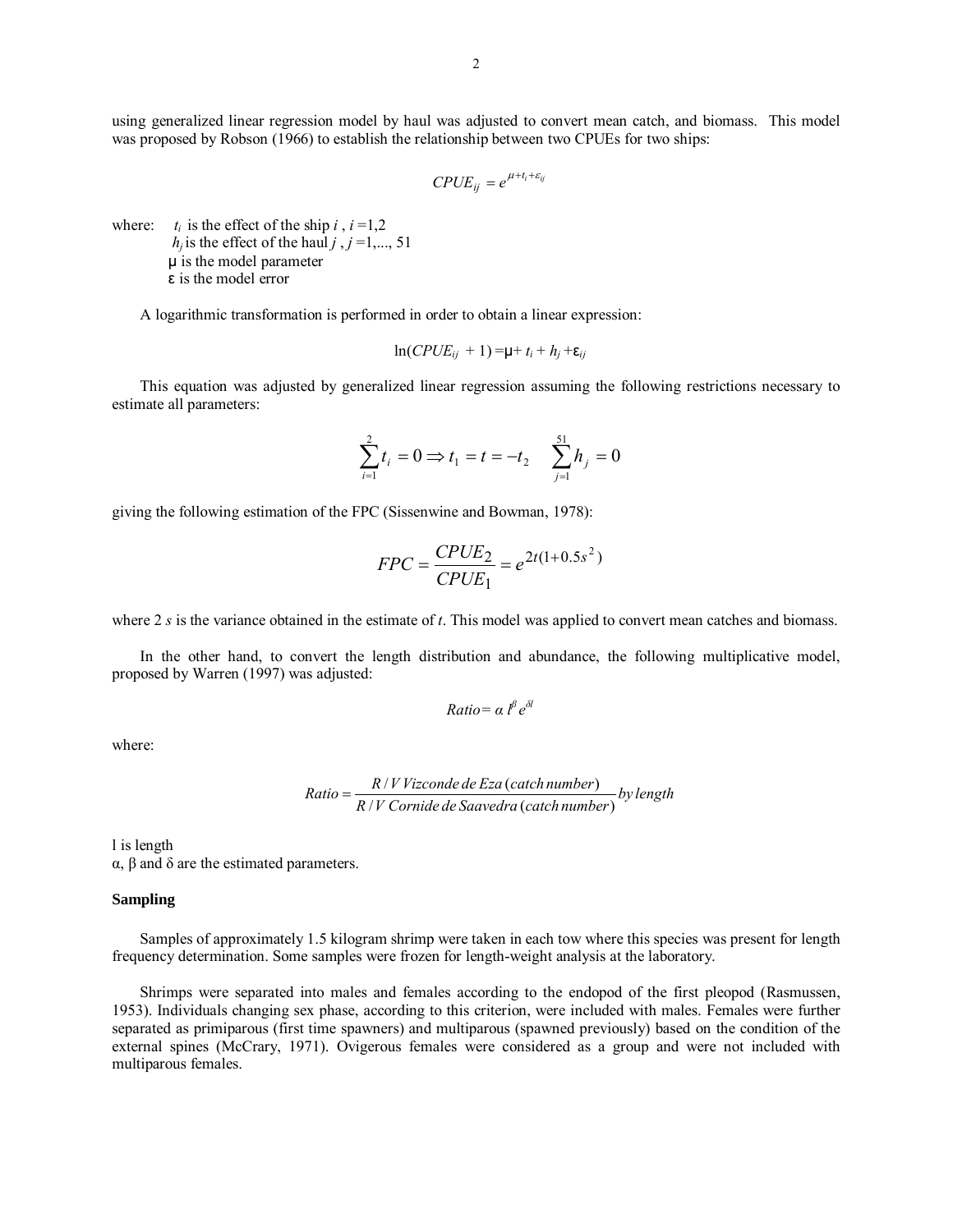Oblique carapace length (CL), the distance from the base of the eye to the posterior dorsal edge of the carapace (Shumway *et al.,* 1985), was measured to the lower 0.5 mm length-classes. Sampling length data were used to obtain an estimate of population length distributions in the whole area and to compare it with the estimates of the other years.

The length-weight relationship was calculated from individuals caught. 2192 individuals were weighed to the nearest 0.1 g after a little draining time.

Skúladóttir and Diaz (2001) present the first age assessment by Modal analysis using the Mix software (MacDonald and Pitcher, 1979) of the shrimp caught in the EU survey in the years 1988-2001. In 2003 a modal analysis of the length distribution to estimate age structure was carried out using the same method and compared with previous results in 2002 (del Río *et al.*, 2002).

#### **Results**

A total of 114 valid bottom trawls were completed with Lofoten trawl gear in Flemish Cap. Shrimp appeared in 109 sets and catches per tow were highly variable (from 22 g to 175 kg). Mean catch per tow in 2003 was 27.80 kg.

### **Biomass**

Total shrimp biomass estimated by swept area method and mean catch per tow from 1988 to 2003 are presented in Table 1. The biomass estimated from 1988 to 2002 was transformed by the FPC obtained in the calibration. The biomass index obtained this year decreased from 31 602 tons in 2002 to 22 359 tons in this survey.

Biomass distributions estimated by strata from 1988 to 2002 (corrects by FPC) and 2003 are shown in Table 2. The presence of shrimp in shallowest strata, with depths less than 140 fathoms (257 m), was scarce in the first years (1988-1994). However, since 1995, a noticeable amount of shrimp occurred in these strata and the estimated biomass increased from 1995 to 2003 according the following table:

| Year                                          | 1995 | 1996 | 1997 | 1998 | 1999 | 2000 | 2001 | 2002 | 2003 |
|-----------------------------------------------|------|------|------|------|------|------|------|------|------|
| Estimated biomass (tons)<br>$(< 140$ fathoms) | 316  | 335  | 330  | 2326 | 2982 | 3272 | 6035 | 9305 | 9557 |
| % Total biomass<br>$(< 140$ fathoms)          | 3.3  | 3.0  | 3.7  | 7.9  | 13.7 | 19.3 | 24.5 | 29.4 | 42.7 |

This increase in shallowest strata is a consequence of the greater abundance of the youngest age classes. In this survey the 42.7% of total estimated biomass was obtained in depths less than 140 fathoms (257 m).

Biomass distribution observed during the survey is presented in Fig. 1. As previous years shrimp population have a distribution around the central area of the bank. In depths less than 80 fathoms (strata 1 and 2) and bigger than 300 fathoms (strata 16 and 19), the catches never exceeded 10 kg/tow. The three highest catch (175, 102 and 95 kg) occurred in the West of the Flemish Cap at intermediate depth strata.

#### **Adult stock, female biomass**

Total biomass estimates by the series of bottom trawl surveys on Flemish Cap from 1988 to 2003 are shown in Table 1. These estimations are quite variable due to predominant sizes of the shrimp are in the selection range of the cod-end mesh size used, so the biomass estimations are clearly affected by small changes in cod-end mesh size. To solve this problem it was proposed to use only the shrimp bigger than 20 mm CL (Table 1). The biomass for shrimp bigger than 20 mm CL tried to be an index of the adult biomass not affected by differences in the cod-end mesh size used. The 20 mm CL was chosen because it is approximately the limit between 3 and 4 years old shrimp in this season (Garabana, 1999).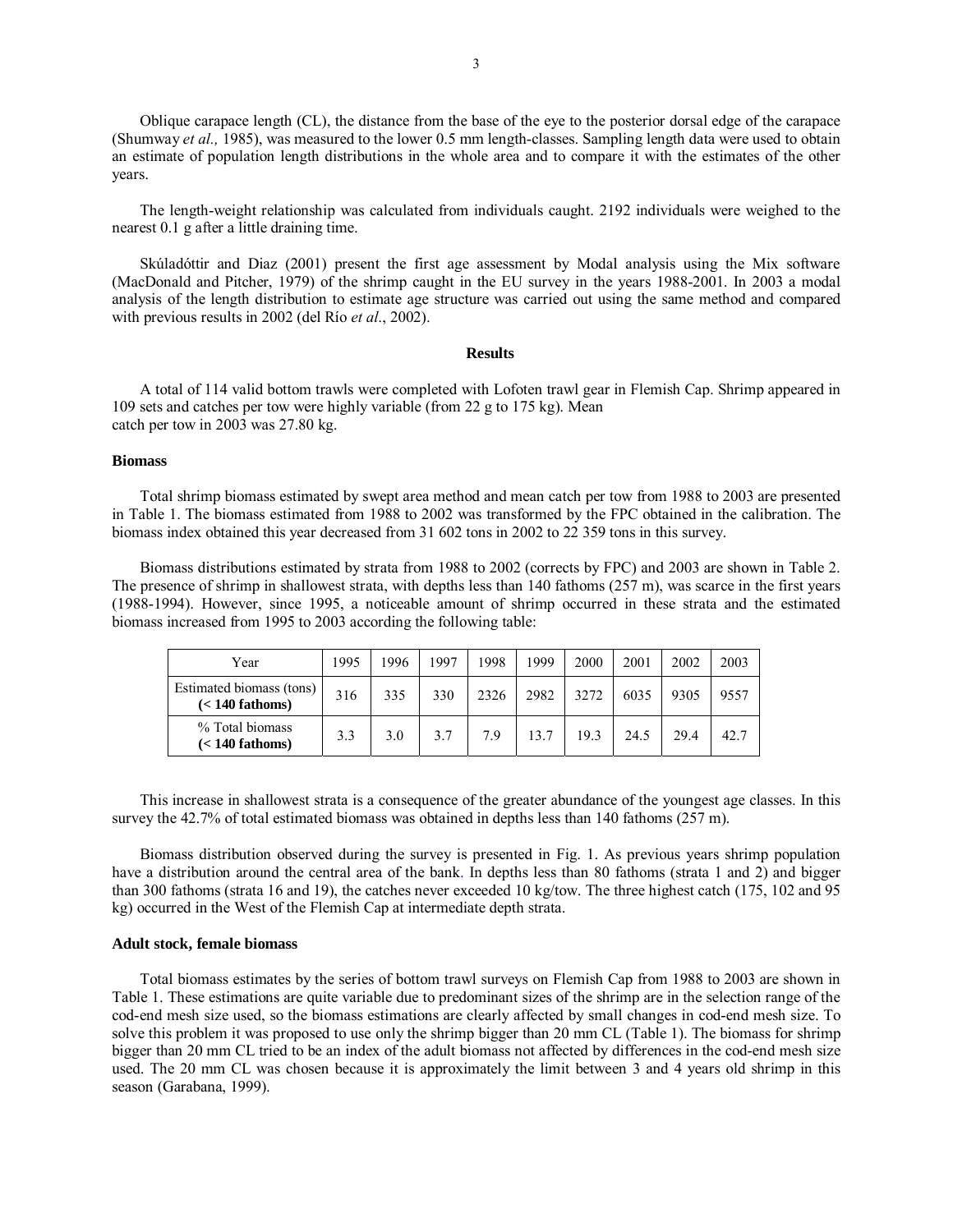The use of female biomass estimate is also an index not affected by small changes in mesh size, and it is the one used by the NAFO Scientific Council, so it was also included in Table 1.

The standard gear used in the surveys was a Lofoten with a cod-end mesh size of 35 mm with the exception of the 1994 and 1998 surveys when a 40 mm and 25 mm cod-end mesh size were used respectively. Consequently, the biomass index in 1994 is supposed to be underestimated and that of 1998 could have been overestimated by a factor of two (del RÌo, 1998).

In Fig. 2 the adult biomass estimates are compared with the total biomass and female biomass along the series. Differences between these quantities in each year correspond to the catch or not of small shrimp, those size classes that are more directly affected by small changes in the cod-end mesh size. The differences between the total biomass and the adult biomass were small in the 1988-1997 period ranged between 1.6 % and 12.1 % of the total. That is, the greater portion of shrimp catch was bigger than 20 mm CL. The small variations in these percentages over the period could be mainly due to the intrinsic variability of trawl catches and not to differences in small shrimp abundance. The difference between both biomass estimates was 37.8 % in 1998 when a 25 mm liner was used, and not comparable conclusions can be thrown. From 1999 to 2003 the differences increased and always were greater than 22 % and the highest observed rates were 33.7% in 2002 and 30.3% in this year. It was attributed to increase in small shrimp abundance.

## **Length frequencies**

Length frequencies and percentages by sex from the 2003 survey are shown in Table 3. These length frequencies are split into males, primiparous females and multiparous females. The percentage of males increased from 53.33 % in 2002 to 67.66 % in 2003 (del RÌo *et al*., 2002). The percentage of females decreased from 46.66 % in 2002 to 32.33 % in 2003 (15.43 % primiparous and 16.90 % multiparous). The ovigerous females are not present in the catches because the spawning period in Flemish Cap begins between the end of July and the beginning of August (Mena, 1991) and this year the survey finished on June  $27<sup>th</sup>$ . Males presented a CL between 7.5 and 24.5 mm. Females presented a CL between 16.5 and 31.0 mm comprising the groups: 17.5-28.5 mm primiparous and 16.5-31.0 mm multiparous.

Length frequencies by strata in 2003 are shown in Table 4. In this survey as in previous years, the results indicate that the minimum shrimp size increases with depth. The small size individuals (males shrimp) dominated shallowest strata and the large size individuals (females shrimp) are present in deepest strata:

| Strata   |         | Minimum observed size<br>Depth range |      |  |  |  |  |  |  |
|----------|---------|--------------------------------------|------|--|--|--|--|--|--|
|          | Meters  | $\text{(mm CL)}$                     |      |  |  |  |  |  |  |
|          | 147-182 | 81-100                               | 7.5  |  |  |  |  |  |  |
| $3$ to 6 | 183-256 | 101-140                              | 7.5  |  |  |  |  |  |  |
| 7 to 11  | 257-360 | 141-200                              | 8.5  |  |  |  |  |  |  |
| 12 to 15 | 361-547 | 201-300                              | 19.0 |  |  |  |  |  |  |
| 16 to 19 | 548-725 | 301-400                              | 21.5 |  |  |  |  |  |  |

Minimum observed size was 7.5 mm CL in depths less than 140 fathoms. It was 8.5 mm CL in depths between 141 and 200 fathoms. The minimum size was 19.0 mm CL in strata between 201 and 300 fathoms, and finally, it was 21.5 mm CL in depths between 301 and 400 fathoms.

Table 5 shows shrimp length frequencies on Flemish Cap from 1988 to 2002 transformed by factor correction obtained following Warren`s length conversion method. These shrimp length distribution are illustrated from 1995 to 2003 in Fig. 3. Modal groups named with the same letter belong to the same year-class (Table 6) according to the previous results of age analysis (del Río *et al.*, 2002) and the modal analysis of this year. In the 2003 the youngest modal group (age 1) appears for first time well represented with a modal length of 9.5 mm. However, the prominent peak of about 18 mm CL (age 3) in 2002 survey doesn't appear represented in the length distribution obtained this year.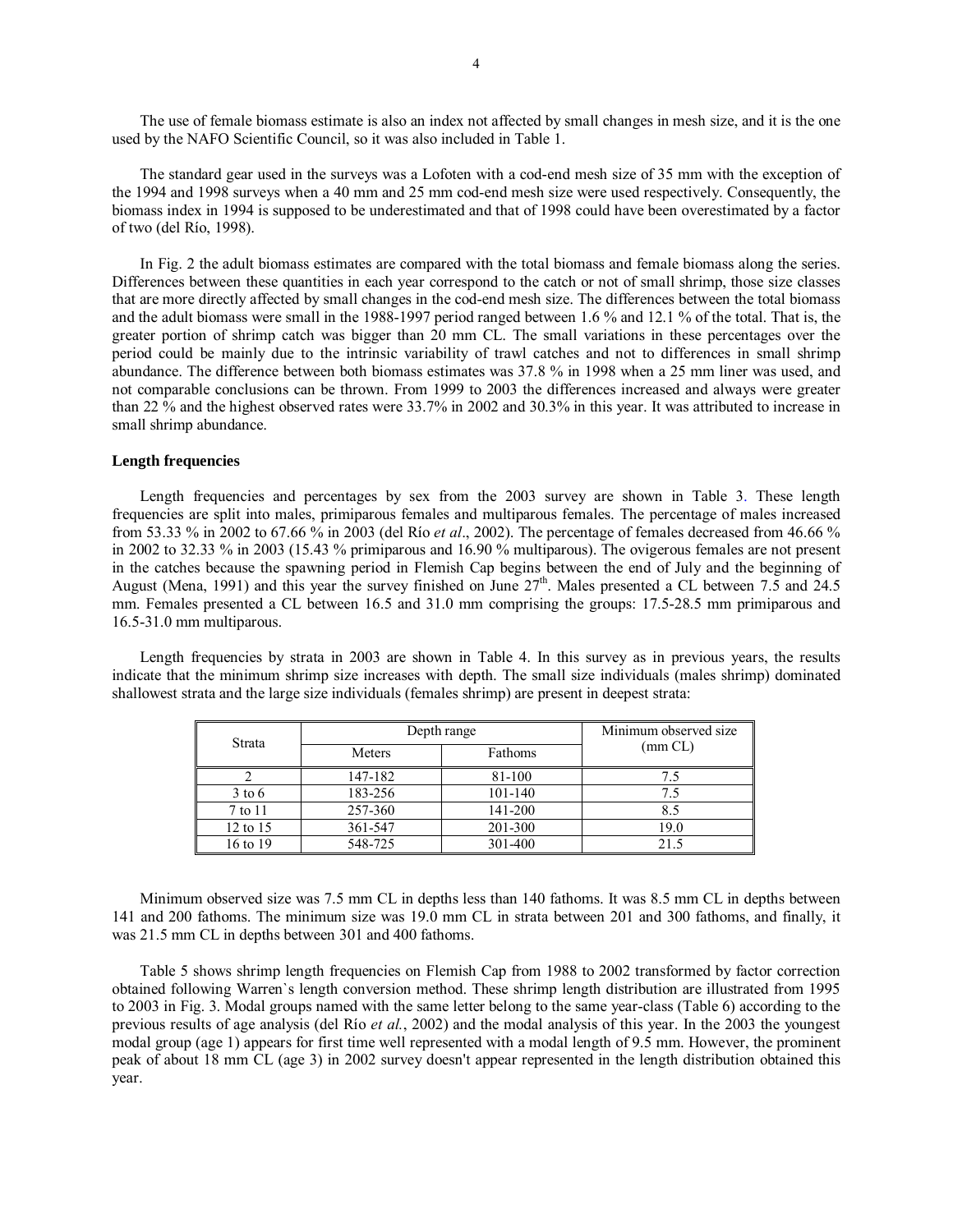#### **Length-weight relationship**

Length-weight relationship for males and females in year 2003 are illustrated in Fig. 4. Length-weight equations by sex were for this period:

| For males:               | $W = 0.0006*CL^{2.9899}$        | $(N=1214, r^2=0.98)$  |
|--------------------------|---------------------------------|-----------------------|
| For primiparous females: | $W = 0.0005 \times CL^{3.0245}$ | $(N= 365, r^2=0.95)$  |
| For multiparous females: | $W = 0.0006 \times CL^{2.9810}$ | (N= 613, $r^2=0.92$ ) |
| For sexes combined:      | $W = 0.0006 \times CL^{2.9653}$ | $(N=2192, r^2=0.98)$  |

where W is weight in g and CL is the oblique carapace length in mm.

Weight by length-class of shrimp for years 1989-2003 is shown in Fig. 5. The decrease tendencies observed in the last surveys is continued in this year, mainly at length bigger than 20 mm CL.

### **Age structure**

Table 6 shows the preliminary and visual interpretation of shrimp modal groups and ages from length distribution.

The age assessment of the shrimp caught from 1988 to 2002 in the surveys presented by Skúladóttir and Diaz (2001) and del Río, *et al.*, 2002, always indicated the presence of four age groups, (from 3 to 6 year olds). Since 1995 the youngest age groups were present: the age group two since 1995 and age group one since 2002.

In 2003 a similar modal analysis of the length distribution to estimate age structure was realized and the proportion, average size and standard deviation of age/maturity groups are shown in Table 7, according to Unnur Skúladóttir (personal communication). The results of the modal analysis indicated the presence of six age groups shrimp in this year and age at sex change is at age 4. Contrary to the last year, in 2003 didn't appear any age groups dominant. Females were split into primiparous (age 4 and 5) and multiparous (age from 4 to 6). Figure 6 shows modal groups and age distribution of shrimp from modal analysis of length distribution obtained in the 2003 survey on Flemish Cap. Mean carapace length at age from 1988 to 2003 surveys are presented in Table 8.

Biomass estimated index by age groups in all surveys are shown in Table 9. The biomass estimated from 1988 to 2002 was transformed by the FPC obtained in the calibration. The female biomass decreased from 20 355 tons in 2002 to 10 697 tons in 2003 (Table 1). This declined was mainly due to reduction of 62 % in the biomass of age 5. In this year the age 4 was the predominant annual class (10 197 tons) and the biomass estimated for age groups 1 and 2 was the biggest in the all series predicting a good recruitment in next years.

#### **Acknowledgements**

To Unnur Sk˙ladÛttir of the Marine Research Institute, Iceland, for her contribution with the modal analysis of the shrimp length distribution.

## **References**

- del Rio, J.L. 1998. Northern Shrimp (*Pandalus borealis*) on Flemish Cap in July-August 1998. *NAFO SCR Doc*., No. 81. Serial No. 3082, 13 p.
- del Rio, J.L., J.M. Casas and T. Patrocinio. 2002. Northern Shrimp (*Pandalus borealis*) on Flemish Cap in July 2002. *NAFO SCR Doc*., No. 150. Serial No. 4779, 21 p.
- Garabana, D. 1999. Northern Shrimp (*Pandalus borealis*) on Flemish Cap in July 1999. *NAFO SCR Doc*., No. 106. Serial No. 4186, 15 p.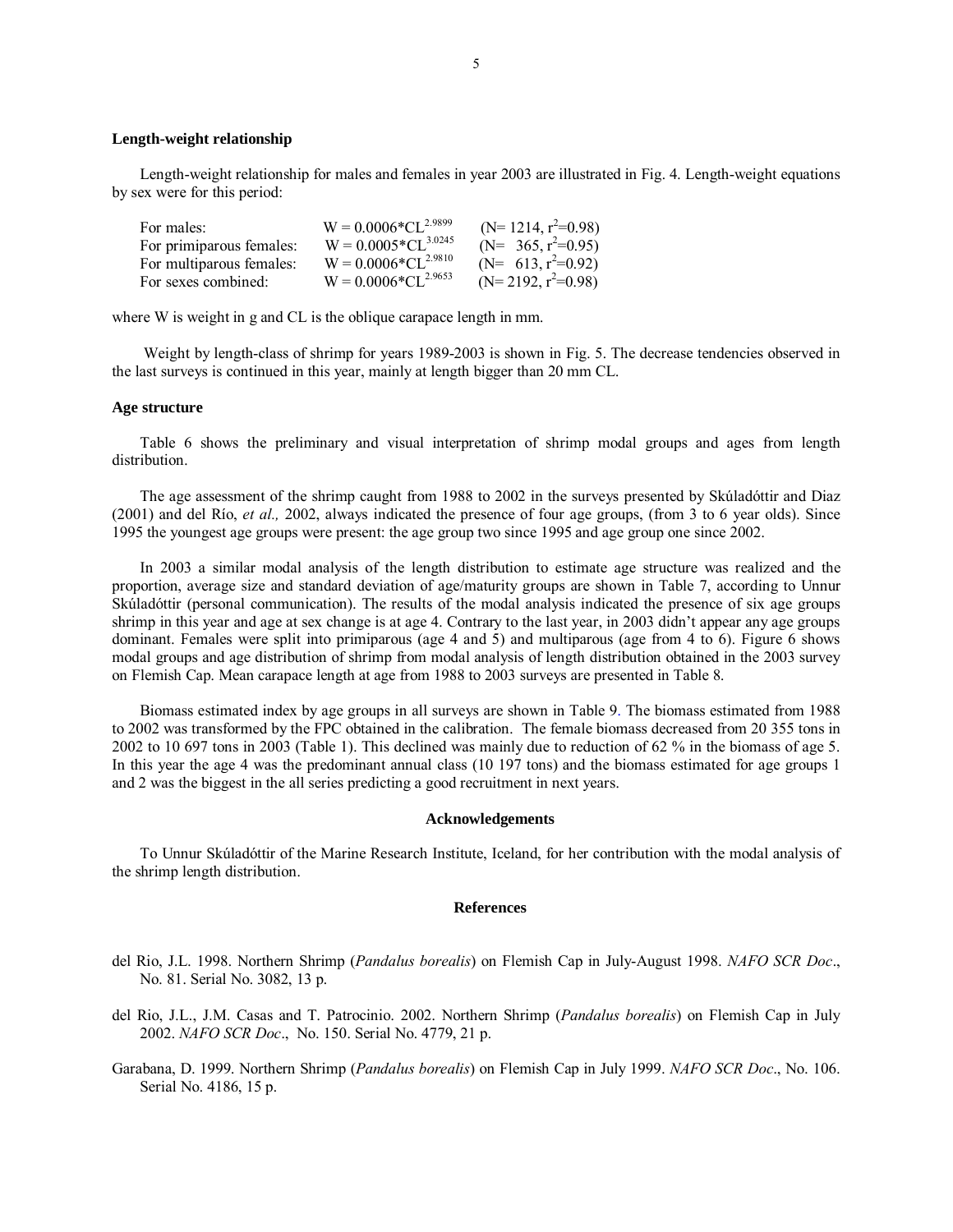- MacDonald, P. D. M. and T. J. Pitcher. 1979. Age groups from size-frequency data: a versatile and efficient method of analysing distribution mixtures. *J. Fish. Res. Board Can.*., 36: 987-1011.
- McCrary, J.A. 1971. Sternal spines as a characteristic for differentiating between females of some pandalidae. *J. Fish. Res. Board Can*. 28: 98-100.
- Mena, I. 1991. Northern prawn (*Pandalus borealis*) length distribution and fecundity in Flemish Cap. *NAFO SCR Doc*., No. 91/29, 7 p.
- Rasmussen, B. 1953. On the geographical variation on growth and sexual development of the deep sea prawn (*Pandalus borealis*, Kroyer ). *Fish. Dir. Skr. Ser Hav Unders*. 10 (3): 1-160.
- Robson, D.S. 1966. Estimation of the relative fishing power in individual ships. *Res Bull. Int. Comm. N.W. Atl Fish.*, 3: 5-14
- Saborido-Rey, F. and A.Vázquez. 2003. Results from Bottom Trawl Survey on Flemish Cap of July 2002. *NAFO SCR Doc*., No. 42. Serial No. 4860, 40 p.
- Shumway, S.E., H.C. Perkins, D.F. Schick and A.P. Stikney**.** 1985. Synopsis of biological data on the Pink Shrimp (*Pandalus borealis*, Kroyer, 1838). *NOAA Techn. Rep. NMFS* 30, 57 p.
- Sissenwine, M. P.. and E. W. Bowman. 1978. An analysis of some factors affecting the catch ability of fish by bottom trawls . *ICNAF Res. Bull.,* 13: 81-97
- Skúladóttir, U. and P. Diaz. 2001. Age assessment of Northern Shrimp (*Pandalus borealis*) in EU surveys on Flemish Cap in 1988-2001. *NAFO SCR Doc*., No. 189. Serial No. 4579, 8 p.
- Warren, W. G. 1997. Report on the comparative fishing trial between the *Gadus Atlantica* and *Teleost. NAFO Sci. Coun. Studies,* 29:81-92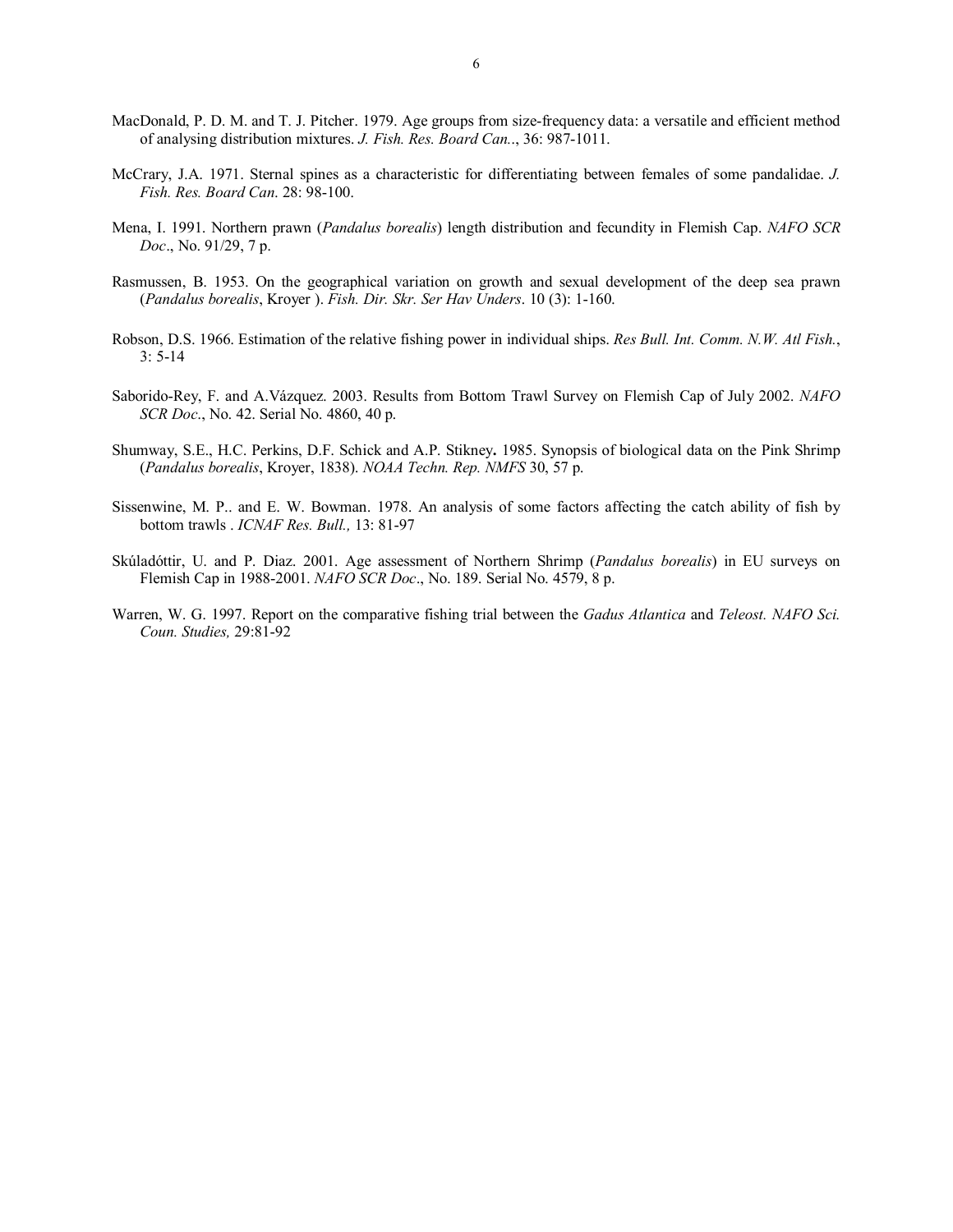| Year              | Mean catch<br>per tow<br>(Kg) | Standard error | <b>Total Biomass</b><br>(tons) | <b>Biomass</b><br>$CL > 20$ mm<br>(tons) | <b>Female Biomass</b><br>(tons) |
|-------------------|-------------------------------|----------------|--------------------------------|------------------------------------------|---------------------------------|
| 1988              | 4.69                          | 0.49           | 3,776                          | 3,672                                    | 3,270                           |
| 1989              | 4.28                          | 0.42           | 3,356                          | 3,239                                    | 2,338                           |
| 1990              | 4.64                          | 0.37           | 3,733                          | 3,291                                    | 1,975                           |
| 1991              | 17.82                         | 1.24           | 14,329                         | 13,710                                   | 9,357                           |
| 1992              | 35.88                         | 3.25           | 28,848                         | 28,285                                   | 20,084                          |
| 1993              | 18.90                         | 1.81           | 16,153                         | 14,470                                   | 11,935                          |
| 1994 <sup>1</sup> | 7.24                          | 0.61           | 5,823                          | 5,727                                    | 4,926                           |
| 1995              | 11.74                         | 0.77           | 9,446                          | 8,993                                    | 7,480                           |
| 1996              | 14.12                         | 0.59           | 11,347                         | 9,975                                    | 7,240                           |
| 1997              | 11.06                         | 0.44           | 8,893                          | 8,200                                    | 6,644                           |
| 1998 <sup>2</sup> | 36.07                         | 1.40           | 29,004                         | 18,039                                   | 14,120                          |
| 1999              | 26.98                         | 1.17           | 21,692                         | 16,798                                   | 15,795                          |
| 2000              | 21.10                         | 0.91           | 16,962                         | 12,039                                   | 11,436                          |
| 2001              | 30.61                         | 1.13           | 24,616                         | 19,589                                   | 15,666                          |
| 2002              | 39.30                         | 1.95           | 31,602                         | 20,957                                   | 20,355                          |
| 2003              | 27.80                         | 1.92           | 22,359                         | 15,575                                   | 10,697                          |

Table 1. Mean catch per tow in the years 1988-2003 on Flemish Cap surveys. Total biomass and Female biomass indices estimated by swept area method (from 1998 to 2002 the original values were transformed by FPC).

1 codend mesh-size 40 mm

2 codend mesh 40 mm and 25 mm liner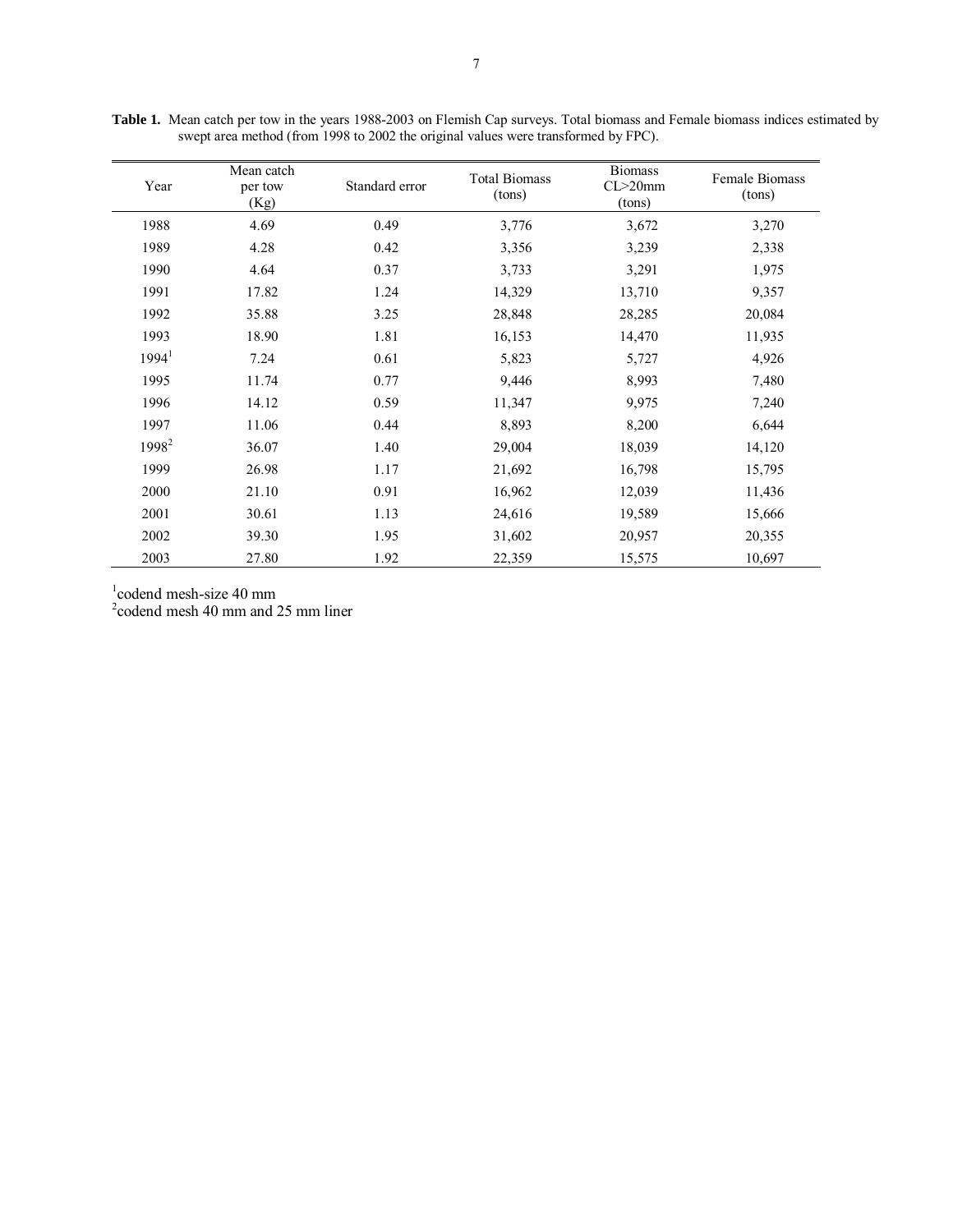| Stratum        | Depth<br>(Fathoms) | 1988           | 1989           | 1990           | 1991             | 1992           | 1993           | 1994           | 1995           | 1996           | 1997           | 1998             | 1999             | 2000             | 2001             | 2002           | 2003             |
|----------------|--------------------|----------------|----------------|----------------|------------------|----------------|----------------|----------------|----------------|----------------|----------------|------------------|------------------|------------------|------------------|----------------|------------------|
|                | 70-80              | $\overline{0}$ | $\overline{0}$ | $\overline{0}$ | $\boldsymbol{0}$ | $\overline{0}$ | $\overline{0}$ | $\overline{0}$ | $\overline{0}$ | $\overline{0}$ | $\overline{0}$ | $\boldsymbol{0}$ | $\boldsymbol{0}$ | $\boldsymbol{0}$ | $\boldsymbol{0}$ | $\overline{0}$ | $\theta$         |
| $\overline{c}$ | 81-100             | $\mathbf{0}$   | $\theta$       | $\theta$       | $\mathbf{0}$     | $\mathbf{0}$   | $\theta$       | $\theta$       | 283            | $\mathbf{0}$   | $\theta$       | 28               | $\mathbf{0}$     | $\boldsymbol{0}$ | 17               | 14             | 757              |
| 3              | 101-140            | $\mathbf{0}$   | $\overline{0}$ | $\theta$       | 9                | $\mathbf{0}$   | $\overline{2}$ | $\mathbf{0}$   | 3              | 150            | 37             | 321              | 281              | 1016             | 1691             | 4091           | 2261             |
| 4              | 101-140            | $\theta$       | $\theta$       | $\theta$       | $\mathbf{0}$     | $\mathbf{0}$   | $\overline{0}$ | $\mathbf{0}$   | $\overline{0}$ | $\overline{0}$ | $\mathbf{0}$   | 51               | 270              | 168              | 824              | 1127           | 654              |
| 5              | 101-140            | $\mathbf{0}$   | $\overline{0}$ | $\theta$       | $\overline{7}$   | 14             | $\overline{0}$ | $\mathbf{0}$   | 10             | 21             | 99             | 522              | 1485             | 1532             | 1886             | 1677           | 3859             |
| 6              | 101-140            | $\mathbf{0}$   | $\theta$       | 3              | 33               | 5              | 5              | $\theta$       | 19             | 164            | 194            | 1405             | 946              | 557              | 1616             | 2396           | 2026             |
| $\tau$         | 141-200            | 31             | 35             | 370            | 1244             | 3724           | 2450           | 162            | 522            | 1194           | 1112           | 2276             | 2509             | 1811             | 2667             | 3502           | 1440             |
| 8              | 141-200            | 16             | 89             | 80             | 276              | 1972           | 951            | 5              | 319            | 719            | 469            | 1443             | 2021             | 976              | 2544             | 3359           | 1166             |
| 9              | 141-200            | 99             | 82             | 42             | 262              | 154            | 190            | $\overline{0}$ | 883            | 565            | 501            | 3312             | 1140             | 995              | 1445             | 1688           | 818              |
| 10             | 141-200            | 201            | 77             | 328            | 2616             | 3975           | 1696           | 1148           | 1523           | 1234           | 1232           | 5078             | 3286             | 2246             | 3342             | 3461           | 4815             |
| 11             | 141-200            | 155            | $\mathbf{0}$   | 183            | 1279             | 4736           | 1386           | 625            | 789            | 1220           | 1167           | 4298             | 2578             | 2771             | 3745             | 3139           | 3128             |
| 12             | 201-300            | 1372           | 1016           | 546            | 3024             | 5809           | 3117           | 1045           | 1358           | 1588           | 1520           | 1803             | 2080             | 1274             | 1119             | 1902           | 392              |
| 13             | 201-300            | 112            | 101            | 73             | 110              | 49             | 209            | $\overline{0}$ | 49             | 726            | 688            | 1717             | 1621             | 66               | 770              | 326            | 33               |
| 14             | 201-300            | 445            | 380            | 710            | 1421             | 2862           | 2026           | 970            | 1103           | 1232           | 499            | 3103             | 1736             | 747              | 1059             | 2293           | 374              |
| 15             | 201-300            | 705            | 572            | 974            | 2591             | 4401           | 3541           | 1599           | 1782           | 1609           | 579            | 2304             | 1333             | 1960             | 974              | 1375           | 474              |
| 16             | 301-400            | 537            | 408            | 417            | 298              | 529            | 232            | 77             | 82             | 258            | 211            | 593              | 237              | 644              | 581              | 749            | 96               |
| 17             | 301-400            | 3              | 17             | $\mathbf{0}$   | $\overline{0}$   | $\mathbf{0}$   | $\mathbf{0}$   | $\overline{0}$ | $\overline{0}$ | $\mathbf{0}$   | $\sqrt{2}$     | $\boldsymbol{0}$ | $\boldsymbol{0}$ | $\boldsymbol{0}$ | $\boldsymbol{0}$ | 5              | $\boldsymbol{0}$ |
| 18             | 301-400            | $\theta$       | $\theta$       | $\theta$       | $\mathbf{0}$     | $\theta$       | $\theta$       | $\theta$       | 2              | 52             | 14             | $\boldsymbol{0}$ | 3                | 16               | $\mathbf{0}$     | 47             | $\mathbf{0}$     |
| 19             | 301-400            | 98             | 578            | 7              | 1157             | 618            | 284            | 194            | 719            | 613            | 571            | 1145             | 159              | 180              | 337              | 450            | 64               |
| Total          |                    | 3776           | 3356           | 3733           | 14329            | 28848          | 16153          | 5823           | 9446           | 11347          | 8893           | 29395            | 21692            | 16962            | 24616            | 31602          | 22359            |

**Table 2.** Total shrimp biomass estimated by strata (tons) in the years 1988-2003 on Flemish Cap surveys (from 1998 to 2002 the original values were transformed by FPC).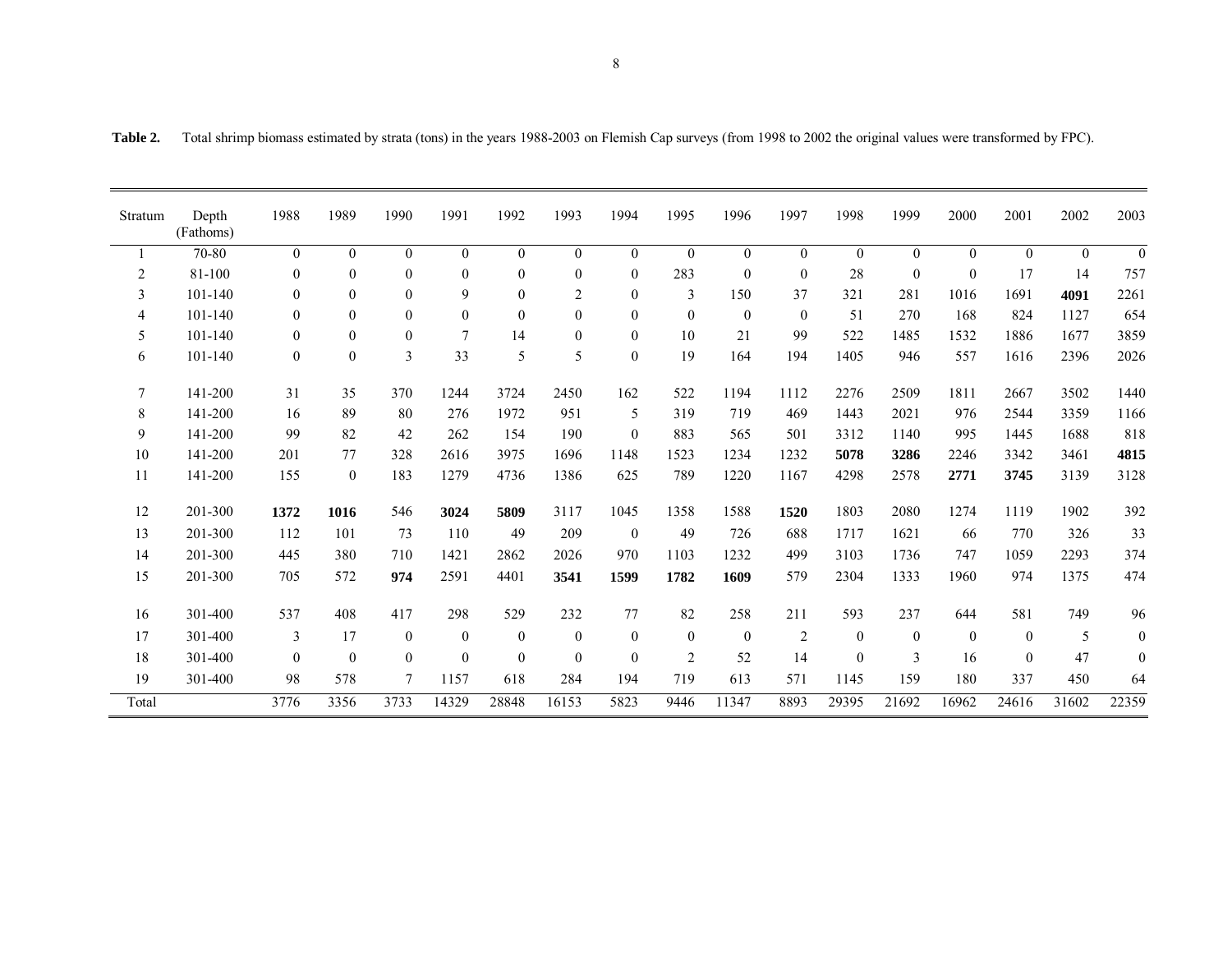| <b>LENGTH</b> |                 | <b>FEMALES</b> |                         |  |  |  |  |  |  |
|---------------|-----------------|----------------|-------------------------|--|--|--|--|--|--|
| (mm CL)       | <b>MALES</b>    | Primiparous    | Multiparous             |  |  |  |  |  |  |
| 7,5           | 58              |                |                         |  |  |  |  |  |  |
| $\,$ $\,$     | 324             |                |                         |  |  |  |  |  |  |
| 8,5           | 666             |                |                         |  |  |  |  |  |  |
| 9             | 731             |                |                         |  |  |  |  |  |  |
| 9,5           | 804             |                |                         |  |  |  |  |  |  |
| 10            | 556             |                |                         |  |  |  |  |  |  |
| 10,5          | 132             |                |                         |  |  |  |  |  |  |
| $11\,$        | $2\sqrt{1}$     |                |                         |  |  |  |  |  |  |
| 11,5          | $\,$ $\,$       |                |                         |  |  |  |  |  |  |
| $12\,$        | 50              |                |                         |  |  |  |  |  |  |
| 12,5          | 204             |                |                         |  |  |  |  |  |  |
| 13            | 490             |                |                         |  |  |  |  |  |  |
| 13,5          | 963             |                |                         |  |  |  |  |  |  |
| 14            | 1887            |                |                         |  |  |  |  |  |  |
| 14,5          | 2756            |                |                         |  |  |  |  |  |  |
| 15            | 3057            |                |                         |  |  |  |  |  |  |
| 15,5          | 2310            |                |                         |  |  |  |  |  |  |
| 16            | 2113            |                |                         |  |  |  |  |  |  |
| 16,5          | 1929            |                | 78                      |  |  |  |  |  |  |
| 17            | 1137            |                |                         |  |  |  |  |  |  |
| 17,5          | 1616            | 30             | 11                      |  |  |  |  |  |  |
| $18\,$        | 2086            | 89             | 11                      |  |  |  |  |  |  |
| 18,5          | 1880            | 69             | 73                      |  |  |  |  |  |  |
| 19            | 2701            | 78             | 68                      |  |  |  |  |  |  |
| 19,5          | 2115            | 62             | 86                      |  |  |  |  |  |  |
| $20\,$        | 2122            | 527            | 293                     |  |  |  |  |  |  |
| 20,5          | 1936            | 816            | 400                     |  |  |  |  |  |  |
| $21\,$        | 1420            | 871            | 364                     |  |  |  |  |  |  |
| 21,5          | 828             | 703            | 493                     |  |  |  |  |  |  |
| $22\,$        | 224             | 1307           | 309                     |  |  |  |  |  |  |
| 22,5          | 62              | 1026           | 591                     |  |  |  |  |  |  |
| $23\,$        | 77              | 989            | 942                     |  |  |  |  |  |  |
| 23,5          | 55              | 437            | 831                     |  |  |  |  |  |  |
| 24            | 11<br>$\,$ $\,$ | 501            | 810                     |  |  |  |  |  |  |
| 24,5<br>25    |                 | 326            | 845<br>804              |  |  |  |  |  |  |
|               |                 | 148            |                         |  |  |  |  |  |  |
| 25,5<br>26    |                 | 181<br>118     | 813<br>400              |  |  |  |  |  |  |
| 26,5          |                 | 143            | 283                     |  |  |  |  |  |  |
| 27            |                 | 51             | 335                     |  |  |  |  |  |  |
| 27,5          |                 | $3\sqrt{1}$    | 197                     |  |  |  |  |  |  |
| $28\,$        |                 | 13             | 165                     |  |  |  |  |  |  |
| 28,5          |                 | $\mathfrak{Z}$ | 45                      |  |  |  |  |  |  |
| 29            |                 |                | 35                      |  |  |  |  |  |  |
| 29,5          |                 |                | 16                      |  |  |  |  |  |  |
| $30\,$        |                 |                | $21\,$                  |  |  |  |  |  |  |
| 30,5          |                 |                | $\sqrt{3}$              |  |  |  |  |  |  |
| 31            |                 |                | $\overline{\mathbf{4}}$ |  |  |  |  |  |  |
|               |                 |                |                         |  |  |  |  |  |  |
| Percentage    | 67,66           | 15,43          | 16,90                   |  |  |  |  |  |  |

**Table 3.** Shrimp length frequencies and percentages by sex and stage maturation in the 2003 survey on Flemish Cap.

Frequence  $x 10^5$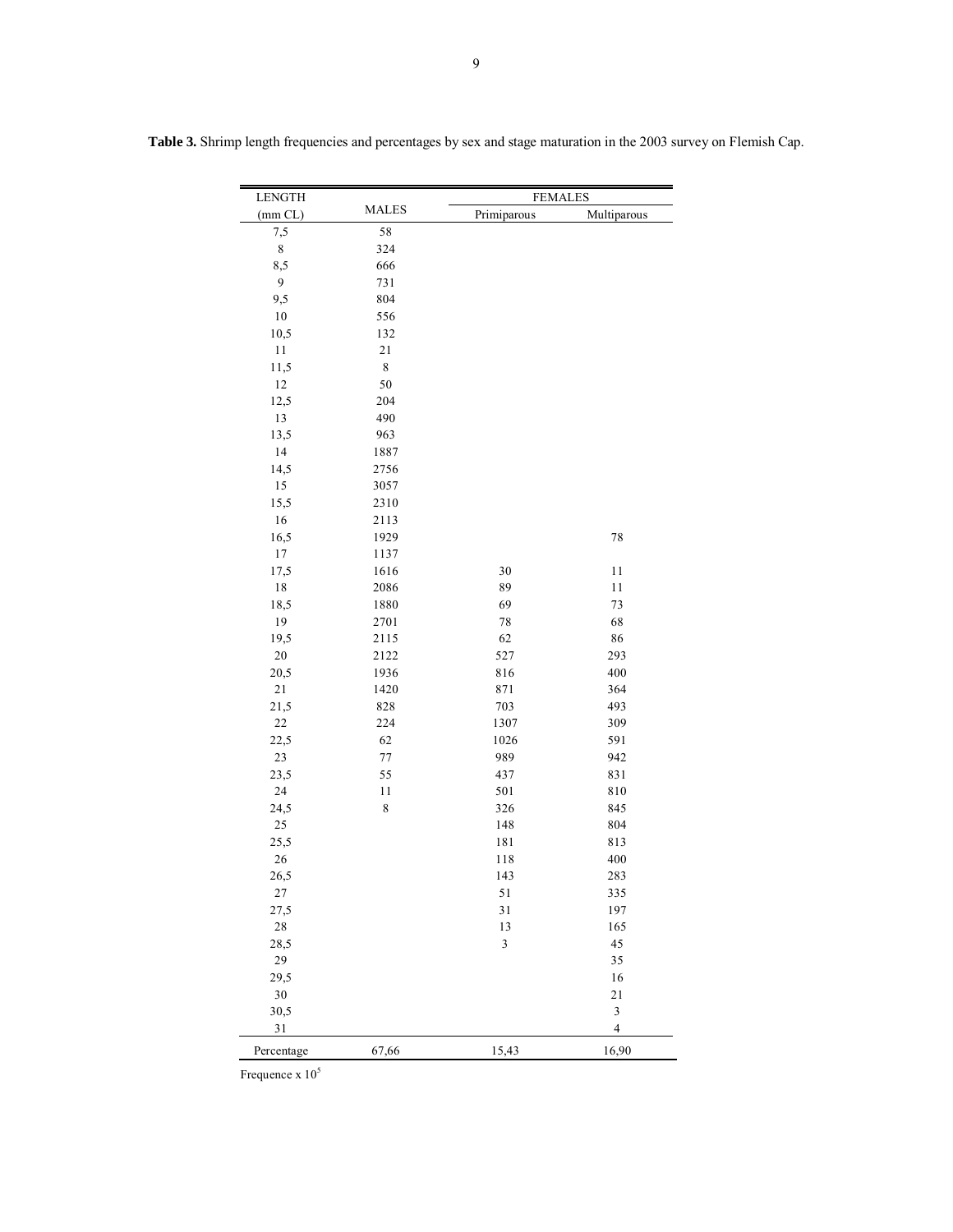| LENGTH  |                |                         |                           |      |     |                |                | <b>STRATA</b> |     |     |                         |                |             |                     |                         |              |                         |
|---------|----------------|-------------------------|---------------------------|------|-----|----------------|----------------|---------------|-----|-----|-------------------------|----------------|-------------|---------------------|-------------------------|--------------|-------------------------|
| mm (CL) | $\overline{c}$ | 3                       | 4                         | 5    | 6   | $\overline{7}$ | 8              | 9             | 10  | 11  | 12                      | 13             | 14          | 15                  | 16                      | 19           | Total                   |
| 7.5     | 33             | 3                       |                           |      | 22  |                |                |               |     |     |                         |                |             |                     |                         |              | 58                      |
| 8       | 35             | 70                      |                           |      | 219 |                |                |               |     |     |                         |                |             |                     |                         |              | 324                     |
| 8.5     | 47             | 180                     |                           |      | 395 |                |                |               |     | 44  |                         |                |             |                     |                         |              | 666                     |
| 9       | 43             | 268                     | 3                         |      | 417 |                |                |               |     |     |                         |                |             |                     |                         |              | 731                     |
| 9.5     | 29             | 245                     | $\mathsf 3$               |      | 527 |                |                |               |     |     |                         |                |             |                     |                         |              | 804                     |
| 10      | 16             | 299                     |                           |      | 241 |                |                |               |     |     |                         |                |             |                     |                         |              | 556                     |
| 10.5    | 10             | 34                      |                           |      | 44  |                |                |               |     | 44  |                         |                |             |                     |                         |              | 132                     |
| 11      | 18             | 0                       | 3                         |      |     |                |                |               |     |     |                         |                |             |                     |                         |              | 21                      |
| 11.5    | 4              | $\mathbf{1}$            | 3                         |      |     |                |                |               |     |     |                         |                |             |                     |                         |              | 8                       |
| 12      | 27             | $\overline{\mathbf{c}}$ |                           |      | 22  |                |                |               |     |     |                         |                |             |                     |                         |              | 51                      |
| 12.5    | 100            | 20                      |                           | 63   | 22  |                |                |               |     |     |                         |                |             |                     |                         |              | 205                     |
| 13      | 153            | 71                      | 9                         | 126  | 88  |                |                |               |     | 44  |                         |                |             |                     |                         |              | 491                     |
| 13.5    | 273            | 168                     | 31                        | 251  | 176 |                |                |               | 21  | 44  |                         |                |             |                     |                         |              | 964                     |
| 14      | 388            | 503                     | 34                        | 377  | 439 |                | 8              |               | 50  | 88  |                         |                |             |                     |                         |              | 1887                    |
| 14.5    | 182            | 914                     | 62                        | 502  | 636 |                | 8              | 23            | 253 | 177 |                         |                |             |                     |                         |              | 2757                    |
| 15      | 226            | 903                     | 52                        | 440  | 483 |                | 24             | 6             | 393 | 530 |                         |                |             |                     |                         |              | 3057                    |
| 15.5    | 76             | 781                     | 41                        | 251  | 461 | 21             | 12             | 11            | 435 | 221 |                         |                |             |                     |                         |              | 2310                    |
| 16      | 45             | 506                     | 35                        | 314  | 263 |                | 41             | 11            | 324 | 574 |                         |                |             |                     |                         |              | 2113                    |
| 16.5    | 2              | 387                     | 18                        | 440  | 219 | 21             | 17             | 6             | 148 | 750 |                         |                |             |                     |                         |              | 2008                    |
| $17$    | 10             | 142                     | 49                        | 314  | 132 |                | 24             | 6             | 240 | 221 |                         |                |             |                     |                         |              | 1138                    |
| 17.5    | 35             | 193                     | $\ensuremath{\mathsf{3}}$ | 816  | 132 |                | 38             | 6             | 258 | 177 |                         |                |             |                     |                         |              | 1658                    |
| 18      | 22             | 298                     | 37                        | 1005 | 132 | 21             | 103            | 45            | 436 | 88  |                         |                |             |                     |                         |              | 2187                    |
| 18.5    | 26             | 300                     | 35                        | 817  | 132 | 42             | 164            | 34            | 474 |     |                         |                |             |                     |                         |              | 2024                    |
| 19      | 12             | 227                     | 53                        | 1194 | 154 | 63             | 216            | 86            | 524 | 314 | $\overline{\mathbf{c}}$ |                |             | 4                   |                         |              | 2849                    |
| 19.5    | 43             | 267                     | 83                        | 503  | 154 | 84             | 249            | 63            | 592 | 221 | 2                       |                | $\mathsf 3$ |                     |                         |              | 2264                    |
| $20\,$  | 35             | 250                     | 34                        | 816  | 176 | 148            | 317            | 57            | 819 | 286 | 6                       |                |             |                     |                         |              | 2944                    |
| 20.5    | 49             | 278                     | 74                        | 691  | 132 | 190            | 220            | 113           | 859 | 545 | 2                       |                |             |                     |                         |              | 3153                    |
| 21      | 57             | 197                     | 99                        | 691  | 154 | 274            | 233            | 62            | 665 | 193 | 18                      |                | 9           | $\overline{4}$      |                         |              | 2656                    |
| 21.5    | 37             | 221                     | 102                       | 628  | 22  | 127            | 124            | 62            | 428 | 243 | 13                      |                | 6           | 11                  | 1                       | $\mathbf{1}$ | 2026                    |
| 22      | 4              | 279                     | 101                       | 565  | 88  | 168            | 89             | 125           | 289 | 98  | 11                      |                | 6           | 18                  |                         | $\mathbf{1}$ | 1842                    |
| 22.5    | 29             | 178                     | 70                        | 252  | 110 | 147            | 132            | 92            | 322 | 320 | 15                      |                | 6           | 8                   |                         |              | 1681                    |
| 23      | 10             | 250                     | 84                        | 439  | 110 | 274            | 137            | 97            | 461 | 94  | 29                      |                | 12          | 11                  | $\mathbf{1}$            |              | 2009                    |
| 23.5    | 10             | 42                      | 62                        | 63   | 132 | 295            | 53             | 57            | 423 | 121 | 39                      |                | 15          | $\overline{7}$      | $\overline{\mathbf{c}}$ | 3            | 1324                    |
| 24      |                | 65                      | 45                        |      | 132 | 338            | 57             | 85            | 466 | 71  | 45                      |                | 6           | 11                  | $\overline{c}$          | $\mathbf{1}$ | 1324                    |
| 24.5    |                | 73                      | 14                        | 126  | 154 | 210            | 25             | 57            | 302 | 142 | 46                      |                | 9           | 15                  | 4                       | 3            | 1180                    |
| 25      |                | 35                      | $\overline{7}$            |      | 66  | 168            | 12             | 39            | 284 | 229 | 34                      | $\overline{2}$ | 38          | 30                  | 4                       | 5            | 953                     |
| 25.5    |                | 28                      |                           | 63   | 88  | 84             | 14             | 46            | 204 | 297 | 63                      | 3              | 23          | 70                  | 6                       | 6            | 995                     |
| 26      |                | 3                       | $\overline{\mathbf{4}}$   |      |     | 84             | $\overline{4}$ | 46            | 101 | 93  | 39                      | 3              | 27          | 95                  | 16                      | 4            | 519                     |
| 26.5    |                | 28                      | 4                         |      | 22  | 63             | 4              | 17            | 66  | 93  | 32                      | 4              | 26          | 51                  | 11                      | 6            | 427                     |
| 27      |                |                         |                           |      | 22  | 105            | $\mathbf{1}$   | 6             | 46  | 27  | 33                      | 5              | 44          | 66                  | 19                      | 13           | 387                     |
| 27.5    |                |                         |                           |      | 22  | 42             |                | 17            | 13  | 16  | 23                      | 3              | 23          | 44                  | 20                      | $\,6\,$      | 229                     |
|         |                |                         |                           |      |     | 21             |                |               |     | 49  | 18                      | $\overline{2}$ | 29          | 44                  | 10                      | 6            |                         |
| 28      |                |                         |                           |      |     |                |                |               |     |     | $\overline{7}$          |                | 12          | 18                  | 8                       | 4            | 179<br>49               |
| 28.5    |                |                         |                           |      |     |                |                |               |     |     |                         |                |             |                     |                         |              |                         |
| 29      |                |                         |                           |      |     |                | $\mathbf{1}$   |               |     |     | 3                       |                | 20          | $\overline{7}$<br>4 | 4                       |              | 35                      |
| 29.5    |                |                         |                           |      |     |                |                |               |     |     | $\mathbf{1}$            |                | 6           |                     | 4<br>$\overline{2}$     | $\mathbf{1}$ | 16                      |
| $30\,$  |                |                         |                           |      |     |                |                |               |     | 11  | 2                       |                | 6           |                     |                         |              | 21                      |
| 30.5    |                |                         |                           |      |     |                |                |               |     |     |                         |                | 3           |                     |                         |              | 3                       |
| 31      |                |                         |                           |      |     |                |                |               |     |     |                         |                | 3           |                     | 1                       |              | $\overline{\mathbf{4}}$ |

**Table 4.** Shrimp length frequencies by strata in 2003 on Flemish Cap survey.

Frequencies x  $10^5$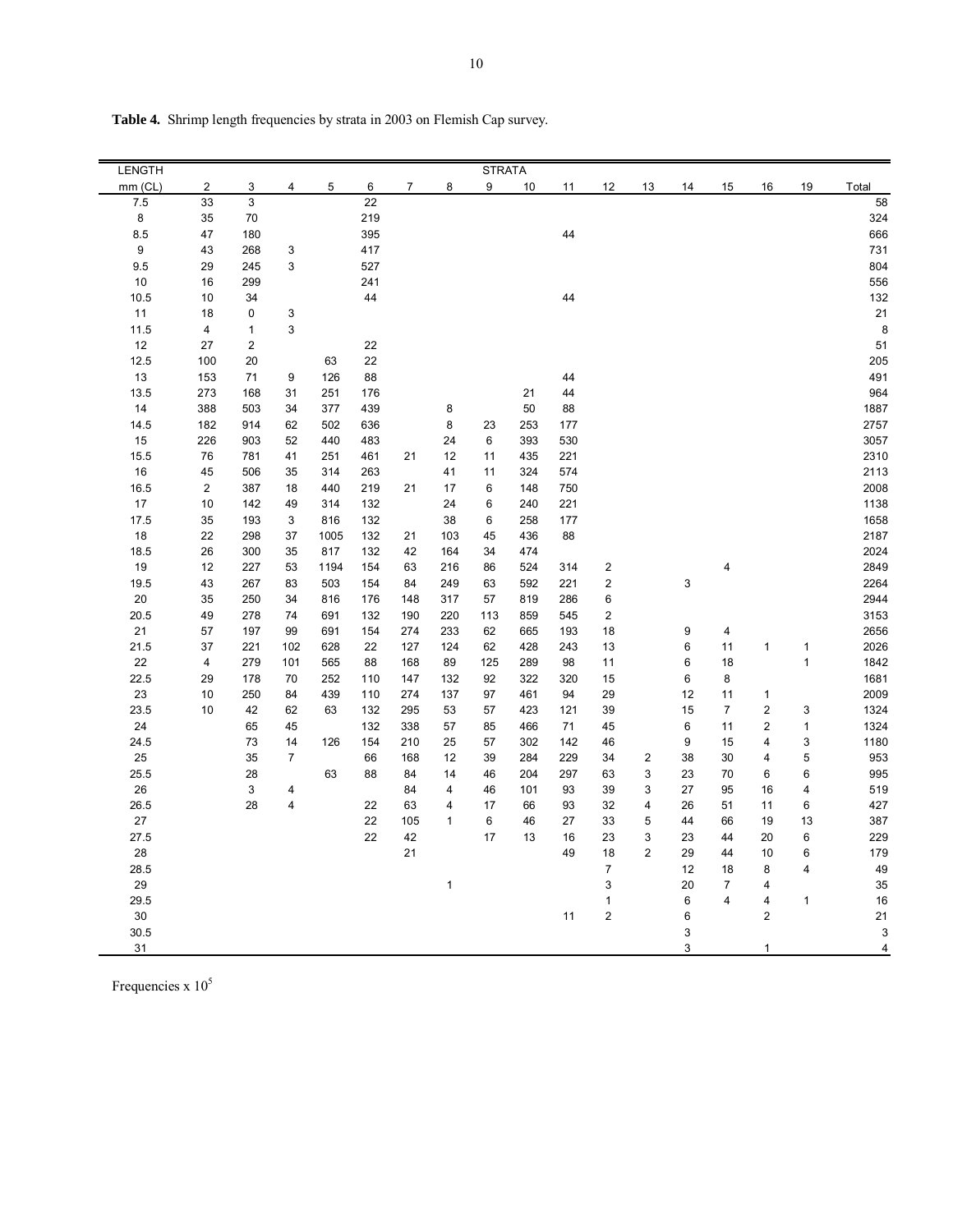| <b>LENGTH</b> | 1988     | 1989                                      | 1990                                    | 1991             | 1992    | 1993     | 1994                    | 1995         |
|---------------|----------|-------------------------------------------|-----------------------------------------|------------------|---------|----------|-------------------------|--------------|
| (mm CL)       |          |                                           |                                         |                  |         |          |                         |              |
| 7.5           |          |                                           |                                         |                  |         |          |                         |              |
| 8             |          |                                           |                                         |                  |         |          |                         |              |
| 8.5           |          |                                           |                                         |                  |         |          |                         |              |
| 9             |          |                                           |                                         |                  |         |          |                         |              |
| 9.5           |          |                                           |                                         |                  |         |          |                         |              |
| 10            |          |                                           |                                         |                  |         |          |                         |              |
| 10.5          |          |                                           |                                         |                  |         |          |                         |              |
| 11            |          |                                           |                                         |                  |         |          |                         |              |
| 11.5          |          |                                           |                                         |                  |         |          |                         |              |
| 12            |          | 1<br>3                                    |                                         |                  |         |          |                         |              |
| 12.5<br>13    |          | $\overline{\mathbf{c}}$                   |                                         |                  |         |          |                         |              |
| 13.5          |          | 0                                         |                                         | $\boldsymbol{2}$ |         | 26<br>84 |                         | 1<br>12      |
| 14            |          | $\overline{\mathbf{c}}$                   |                                         | 5                | 22      | 164      |                         | 21           |
| 14.5          | 4        | $\overline{\mathbf{c}}$                   | 3                                       | 39               | 33      | 445      | $\boldsymbol{2}$        | 57           |
| 15            | 36       | 6                                         | 3                                       | 93               | 251     | 996      | 5                       | 139          |
| 15.5          | 48       | 19                                        | 20                                      | 180              | 583     | 1145     | 23                      | 197          |
| 16            | 94       | 31                                        | 67                                      | 273              | 674     | 1232     | 22                      | 298          |
| 16.5          | 155      | 63                                        | 191                                     | 500              | 578     | 870      | 48                      | 403          |
| 17            | 291      | 115                                       | 508                                     | 874              | 604     | 445      | 60                      | 356          |
| 17.5          | 383      | 201                                       | 930                                     | 884              | 566     | 110      | 87                      | 205          |
| 18            | 319      | 247                                       | 1234                                    | 656              | 250     | 146      | 58                      | 103          |
| 18.5          | 251      | 206                                       | 1106                                    | 278              | 81      | 176      | 34                      | 46           |
| 19            | 120      | 99                                        | 636                                     | 97               | 69      | 331      | 11                      | 49           |
| 19.5          | 58       | 75                                        | 335                                     | 125              | 299     | 715      | 20                      | 164          |
| 20            | 72       | 134                                       | 144                                     | 496              | 723     | 522      | 47                      | 271          |
| 20.5          | 86       | 169                                       | 100                                     | 1010             | 1330    | 625      | 129                     | 442          |
| 21            | 96       | 225                                       | 95                                      | 1588             | 1547    | 432      | 189                     | 640          |
| 21.5          | 162      | 202                                       | 152                                     | 1748             | 1538    | 424      | 248                     | 759          |
| 22            | 364      | 145                                       | 234                                     | 1502             | 1501    | 211      | 187                     | 665          |
| 22.5          | 429      | 102                                       | 243                                     | 1443             | 1522    | 164      | 122                     | 413          |
| 23            | 623      | 69                                        | 250                                     | 1357             | 2219    | 308      | 83                      | 341          |
| 23.5          | 558      | 78                                        | 186                                     | 1235             | 2747    | 483      | 91                      | 249          |
| 24            | 573      | 131                                       | 167                                     | 886              | 3138    | 540      | 121                     | 218          |
| 24.5          | 403      | 160                                       | 120                                     | 555              | 3040    | 560      | 132                     | 299          |
| 25            | 384      | 177                                       | 88                                      | 354              | 2435    | 890      | 128                     | 392          |
| 25.5          | 433      | 193                                       | 74                                      | 308              | 1786    | 1078     | 166                     | 430          |
| 26            | 379      | 163                                       | 67                                      | 322              | 1309    | 1038     | 152                     | 446          |
| 26.5          | 451      | 110                                       | 50                                      | 291              | 672     | 908      | 235                     | 414          |
| 27            | 160      | 49                                        | 28                                      | 244              | 423     | 664      | 308                     | 330          |
| 27.5          | 190      | 35                                        | 21                                      | 147              | 433     | 359      | 372                     | 268          |
| 28            | 59       | 40                                        | 11                                      | 119              | 212     | 243      | 318                     | 248          |
| 28.5          | 75       | 19                                        | 5                                       | 44               | 107     | 149      | 261                     | 205          |
| 29            | 38       | 15                                        | 3                                       | 24               | 56      | 57       | 151                     | 186          |
| 29.5<br>30    | 25<br>12 | 11                                        | $\overline{\mathbf{c}}$<br>$\mathbf{1}$ | 8                | 26<br>8 | 36       | 66                      | 152          |
|               | 5        | $\overline{\mathbf{4}}$<br>$\overline{c}$ | $\mathbf{1}$                            | 6<br>$\mathbf 2$ |         | 18<br>6  | 42                      | 78<br>47     |
| 30.5<br>31    | 4        | 0                                         | 0                                       | $\pmb{0}$        |         | 6        | 17<br>13                | 18           |
| 31.5          | 1        |                                           |                                         |                  |         | 0        | 6                       | 6            |
| 32            |          |                                           |                                         | $\mathbf 0$      |         |          | $\mathbf{1}$            | $\mathbf{1}$ |
| 32.5          |          |                                           |                                         | $\boldsymbol{2}$ |         |          | $\overline{\mathbf{c}}$ | 1            |
| 33            |          |                                           |                                         |                  |         |          | 0                       |              |

Table 5. Shrimp length frequencies on Flemish Cap from 1988 to 2002 transformed following Warren's length conversion method.

Frequencex10<sup>5</sup>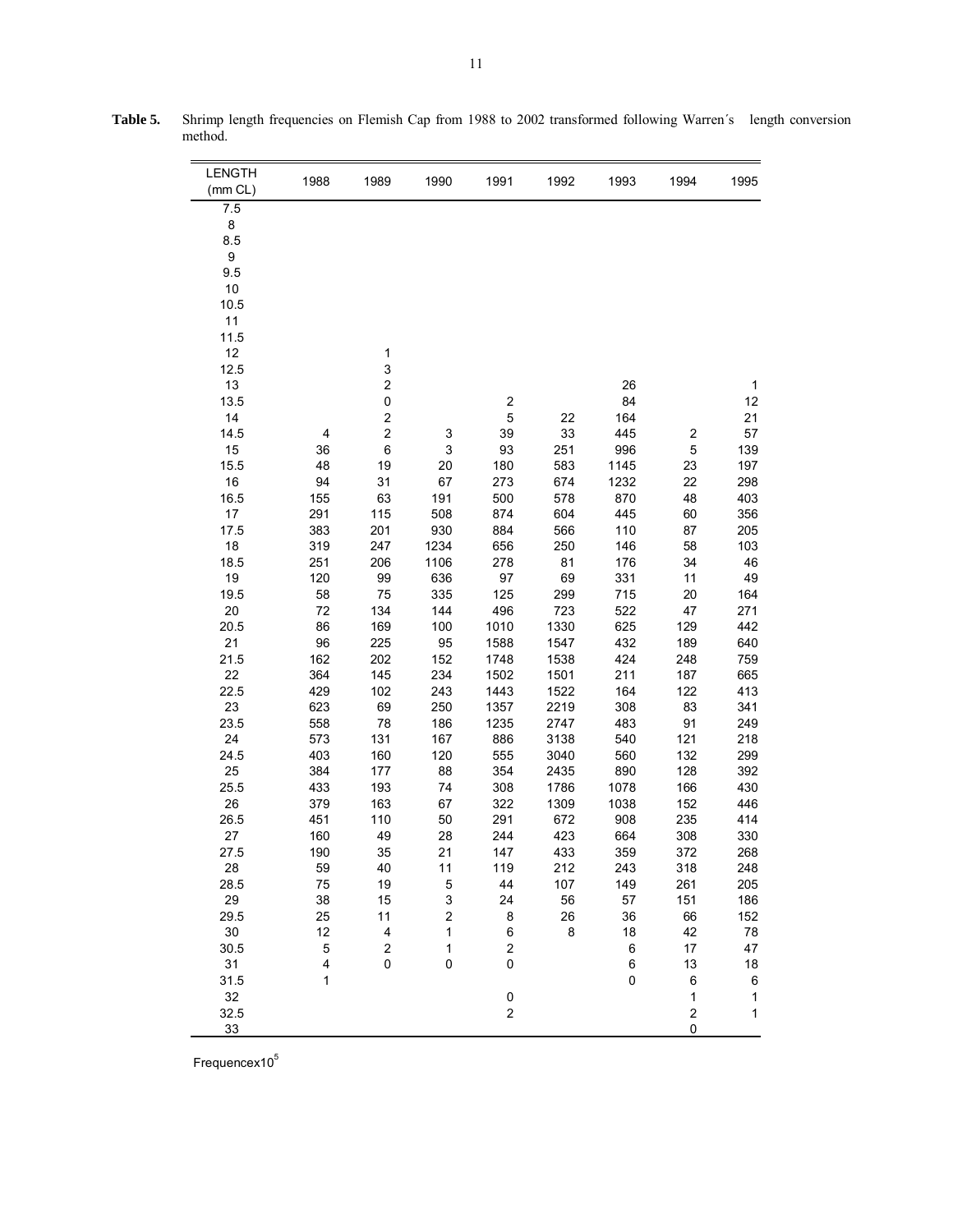Table 5. (continuation)

| <b>LENGTH</b><br>(mm CL) | 1996       | 1997           | 1998       | 1999                    | 2000       | 2001       | 2002                    |
|--------------------------|------------|----------------|------------|-------------------------|------------|------------|-------------------------|
| 7,5                      |            |                |            |                         |            |            |                         |
| 8                        |            |                | 10         |                         |            |            |                         |
| 8,5                      |            |                | 46         | 9                       |            |            | 102                     |
| $\boldsymbol{9}$         |            |                | 43         |                         |            |            | 163                     |
| 9,5                      |            |                | 111        |                         | 16         |            | 215                     |
| 10                       |            |                | 81         |                         | 15         | 22         | 214                     |
| 10,5                     |            |                | 193        |                         | 14         |            | 165                     |
| 11                       |            |                | 154        |                         |            | 13         | 58                      |
| 11,5                     |            |                | 264        |                         | 6          | $\,6$      | 72                      |
| 12                       | 26         |                | 578        |                         | 6          | 39         | 17                      |
| 12,5                     | 80         |                | 1708       | 21                      | 16         | 63         | 42                      |
| 13                       | 143        | 3              | 2110       | 168                     | 30         | 168        | 128                     |
| 13,5                     | 286        | 21             | 4506       | 370                     | 65         | 324        | 199                     |
| 14                       | 318        | 53             | 4372       | 610                     | 152        | 692        | 893                     |
| 14,5                     | 267        | 29             | 4992       | 771                     | 123        | 959        | 1693                    |
| 15                       | 182        | 37             | 4337       | 780                     | 158        | 1529       | 1695                    |
| 15,5                     | 163        | 56             | 3015       | 1165                    | 226        | 1788       | 1744                    |
| 16                       | 138        | 88             | 2103       | 1368                    | 375        | 2540       | 2048                    |
| 16,5                     | 109        | 44             | 1516       | 2074                    | 883        | 2607       | 3191                    |
| 17                       | 137        | 95             | 2262       | 3029                    | 1605       | 2311       | 4207                    |
| 17,5                     | 79         | 94             | 3370       | 3381                    | 2653       | 1892       | 6925                    |
| 18                       | 165        | 205            | 5365       | 3571                    | 3266       | 1640       | 7870                    |
| 18,5                     | 309        | 310            | 7490       | 2490                    | 3304       | 1920       | 6973                    |
| 19                       | 567        | 560            | 6955       | 2105                    | 2769       | 2115       | 5562                    |
| 19,5                     | 1206       | 521            | 5636       | 1391                    | 2553       | 2167       | 4208                    |
| 20                       | 1400       | 531            | 3763       | 1659                    | 2628       | 2610       | 2889                    |
| 20,5                     | 1644       | 343            | 3174       | 2136                    | 2435       | 3094       | 2338                    |
| 21                       | 1476       | 337            | 2520       | 2338                    | 2063       | 3410       | 2146                    |
| 21,5                     | 1403       | 301            | 2529       | 2704                    | 1808       | 3287       | 2531                    |
| 22                       | 721        | 466            | 2113       | 2591                    | 1509       | 3248       | 2515                    |
| 22,5                     | 573        | 473            | 2424       | 2723                    | 1386       | 3121       | 3042                    |
| 23                       | 408        | 917            | 1524       | 2144                    | 1284       | 2637       | 2960                    |
| 23,5                     | 328        | 703            | 1691       | 1905                    | 1141       | 2171       | 2679                    |
| 24                       | 463        | 933            | 1423       | 1493                    | 979        | 1690       | 2343                    |
| 24,5                     | 527        | 750            | 1310       | 1127                    | 853        | 1122       | 1827                    |
| 25                       | 633        | 694            | 1004       | 867                     | 744        | 930        | 1341                    |
| 25,5                     | 475        | 552            | 972        | 630                     | 572        | 549        | 894                     |
| 26                       | 386        | 495            | 720        | 487                     | 441        | 476        | 572                     |
| 26,5<br>27               | 324<br>279 | 332<br>264     | 666<br>404 | 312<br>255              | 297<br>205 | 334<br>257 | 399<br>258              |
| 27,5                     | 159        | 106            | 277        | 166                     | 128        | 158        | 109                     |
| 28                       | 167        | 118            | 146        | 74                      | 86         | 102        | 79                      |
| 28,5                     | 116        | 43             | 118        | 38                      | 50         | 42         | 43                      |
| 29                       | 102        | 51             | 57         | 21                      | 28         | 39         | 20                      |
| 29,5                     | 79         | 19             | 13         | 11                      | 17         | 14         | 15                      |
| 30                       | 68         | 20             | 27         | $\overline{7}$          | 6          | 23         | 9                       |
| 30,5                     | 57         | 11             | 10         | 3                       | 4          | 4          | 4                       |
| 31                       | 19         | 7              | 8          | $\overline{\mathbf{c}}$ | 1          | 8          | $\overline{\mathbf{c}}$ |
| 31,5                     | 11         | 6              | 1          |                         | 1          | 1          |                         |
| 32                       | 5          | $\overline{c}$ | 1          | $\mathbf{1}$            |            | 3          |                         |
| 32,5                     | 6          | 0              | 1          |                         |            |            | 1                       |
| 33                       | 0          |                |            |                         |            | 1          |                         |

Frequence $x10^5$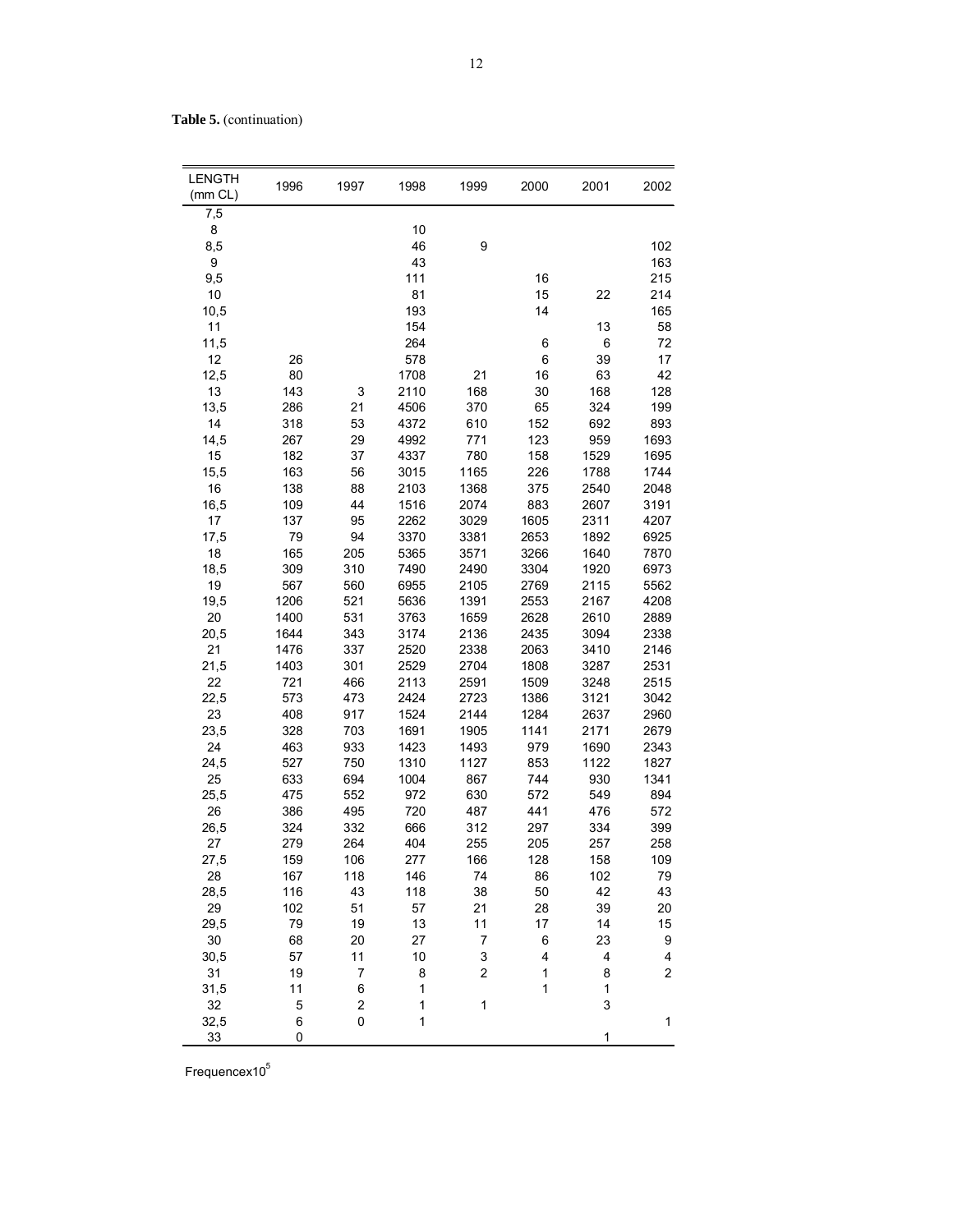| Age | Modal groups | Cohort            |     |
|-----|--------------|-------------------|-----|
|     | Males        | Females           |     |
|     | 9.5          |                   |     |
|     |              |                   |     |
|     |              |                   |     |
|     | 21.5         | 21                |     |
|     |              | $\frac{23}{25.5}$ | IVI |
|     |              |                   |     |
|     |              |                   |     |

**Table 6.** Shrimp modal groups and ages in the 2003 on Flemish Cap survey interpreted from size distributions.

| Sex and<br>maturity<br>group |         | Male     |         | Primiparous<br>Female | Multiparous<br>Female |          |  |  |
|------------------------------|---------|----------|---------|-----------------------|-----------------------|----------|--|--|
| Age                          | Prop.   | St.Dev.  | Prop.   | St.Dev.               | Prop.                 | St.Dev.  |  |  |
| 1                            | 0.088   | 0.001    |         |                       |                       |          |  |  |
| $\overline{2}$               | 0.329   | 0.003    |         |                       |                       |          |  |  |
| $\overline{3}$               | 0.228   | 0.003    |         |                       |                       |          |  |  |
| 4                            | 0.354   | 0.003    | 0.757   | 0.007                 | 0.188                 | 0.005    |  |  |
| 5                            |         |          | 0.243   | 0.007                 | 0.567                 | 0.009    |  |  |
| 6                            |         |          |         |                       | 0.245                 | 0.009    |  |  |
| 7                            |         |          |         |                       |                       |          |  |  |
|                              | Mean CL | St.Dev.  | Mean CL | St.Dev.               | Mean CL               | St.Dev.  |  |  |
| 1                            | 9.42    | 0.008    |         |                       |                       |          |  |  |
| $\overline{2}$               | 14.91   | 0.008    |         |                       |                       |          |  |  |
| $\overline{3}$               | 17.36   | 0.014    |         |                       |                       |          |  |  |
| 4                            | 20.11   | 0.010    | 21.82   | 0.016                 | 20.69                 | 0.144    |  |  |
| 5                            |         |          | 24.69   | 0.036                 | 23.97                 | 0.066    |  |  |
| 6                            |         |          |         |                       | 26.52                 | 0.128    |  |  |
| 7                            |         |          |         |                       |                       |          |  |  |
|                              | Sigma   | St.Dev.  | Sigma   | St.Dev.               | Sigma                 | St.Dev.  |  |  |
| 1                            | 0.424   | Fixed CV |         |                       |                       |          |  |  |
| $\overline{c}$               | 0.671   | Fixed CV |         |                       |                       |          |  |  |
| $\overline{3}$               | 0.781   | Fixed CV |         |                       |                       |          |  |  |
| $\overline{4}$               | 0.905   | Fixed CV | 0.982   | Fixed CV              | 0.931                 | Fixed CV |  |  |
| 5                            |         |          | 1.111   | Fixed CV              | 1.079                 | Fixed CV |  |  |
| 6                            |         |          |         |                       | 1.194                 | Fixed CV |  |  |
| $\overline{7}$               |         |          |         |                       |                       |          |  |  |

**Table 7.** Results from the modal analysis (Mix) for each sex/maturity group.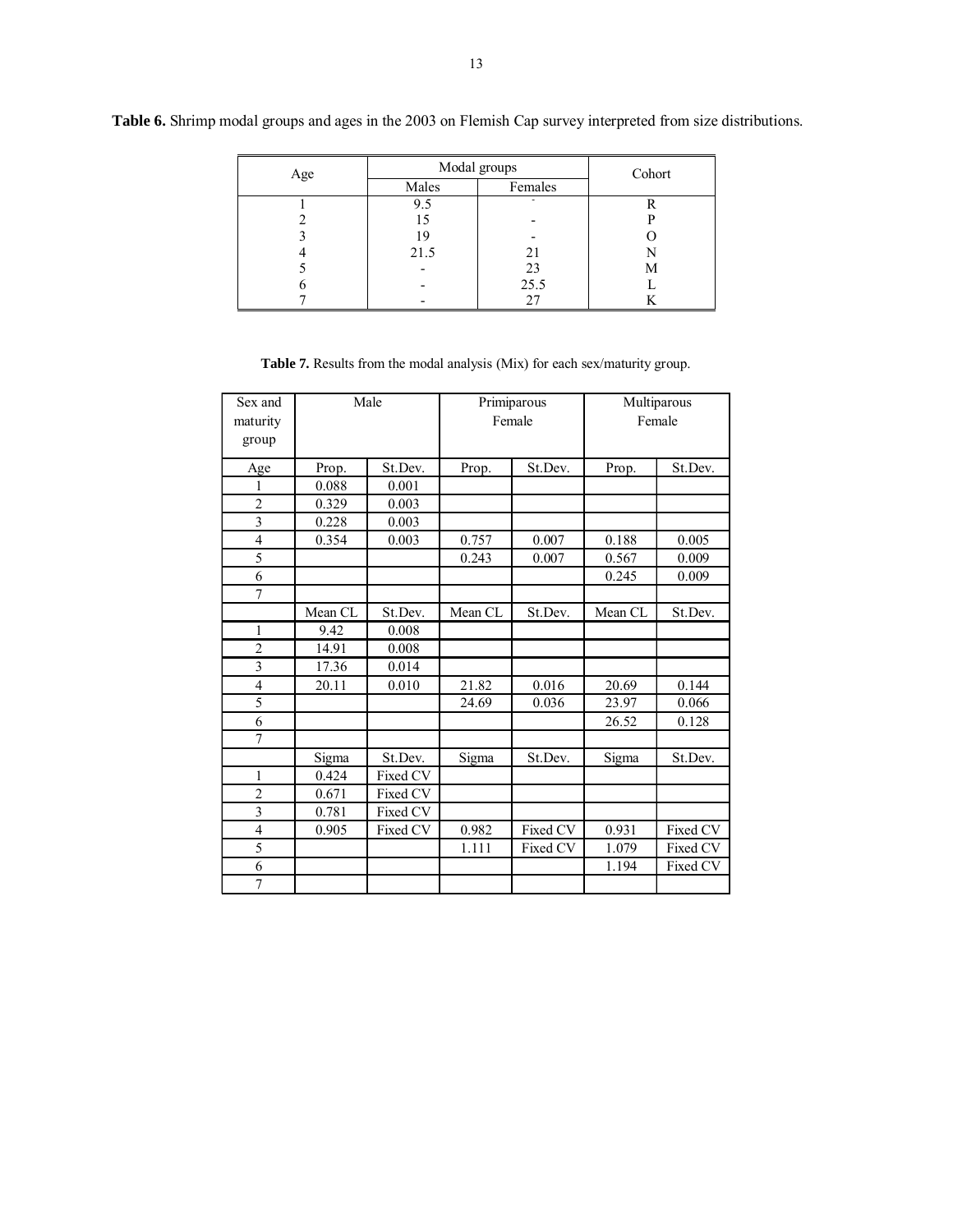| Year<br>Age group | 1988 | 1989 | 1990              | 1991 | 1992 | 1993 | 1994 | 1995 | 1996  | 1997 | 1998 | 1999 | 2000 | 2001  | 2002  | 2003 | Mean CL |
|-------------------|------|------|-------------------|------|------|------|------|------|-------|------|------|------|------|-------|-------|------|---------|
|                   |      |      |                   |      |      |      |      |      |       |      |      |      |      |       | 10.41 | 9.5  | 9.9     |
|                   |      |      |                   |      | 16.8 | 16.0 |      | 15.5 | 14.9I | 15.9 | 14.6 | 15.2 | 14.8 | 15.81 | 15.6  | 15.2 | 15.5    |
|                   | 18.0 | 18.3 | 18.4 <sub>1</sub> | 17.5 | 21.3 | 20.4 | 17.5 | 17.0 | 20.9  | 19.9 | 18.9 | 18.0 | 18.3 | 18.7  | 18.5  | 17.8 | 18.7    |
|                   | 23.6 | 21.6 | 21.5              | 21.6 | 23.4 | 23.5 | 21.9 | 22.0 | 24.7  | 23.6 | 21.8 | 21.4 | 21.  | 21.6  | 21.2  | 21.2 | 22.2    |
|                   | 26.6 | 25.6 | 23.6              | 23.5 | 24.2 | 26.2 | 25.9 | 25.7 | 25.7  | 25.8 | 24.7 | 23.6 | 24.4 | 24.   | 23.7  | 25.2 | 24.9    |
|                   | 28.  | 28.2 | 26.8              | 26.8 | 27.0 | 28.7 | 28.  | 26.5 | 27.2  | 29.2 | 26.7 | 26.7 | 27.  | 26.4  | 25.7  | 27.7 | 27.3    |
|                   |      |      |                   |      | 29.0 |      |      | 30.0 | 29.4  |      | 29.1 | 28.4 |      | 29.3  | 28.1  |      | 29.0    |

**Table 8.** Mean carapace length (mm) at age by years on Flemish Cap surveys.

 **Table 9.** Biomass estimated (tons) at age by gears on Flemish Cap surveys.

| Year      | 1988 | 989  | 1990 | 1991   | 1992  | 1993  | 1994  | 1995 | 1996 | 1997 | 998   | 1999  | 2000   | 2001  | 2002  | 2003  |
|-----------|------|------|------|--------|-------|-------|-------|------|------|------|-------|-------|--------|-------|-------|-------|
| Age group |      |      |      |        |       |       |       |      |      |      |       |       |        |       |       |       |
|           |      |      |      |        |       |       |       |      |      |      |       |       |        |       |       | 160   |
|           |      |      |      |        | 583   | 937   |       | 37   | 142  | 40   | 1967  | 358   | 58     | 1044  | 900   | 2409  |
|           | 225  | 361  | 1447 | 862    | 3174  | 1742  | 65    | 239  | 4214 | 963  | 8879  | 3206  | 3045   | 2112  | 8683  | 2648  |
|           | 1686 | 770  | 503  | 4110   | 5511  | 1768  | 588   | 2410 | 2291 | 3256 | 7823  | 6275  | 6514   | 11631 | 5228  | 10197 |
|           | 1820 | 1937 | 326  | 6096   | 13369 | 11040 | 13591 | 1878 | 2036 | 4129 | 7045  | 8153  | 5663   | 7213  | 13113 | 4912  |
|           | 46   | 288  | 457  | 3262   | 5686  | 668   | 3811  | 2539 | 1089 | 504  | 3269  | 3410  | 1682   | 2256  | 3137  | 2034  |
|           |      |      |      |        | 525   |       |       | 2344 | 1575 |      | 412   | 290   |        | 361   | 528   |       |
| Гоtal     | 3776 | 3356 | 3733 | 143291 | 28848 | 16154 | 5823  | 9446 | 1347 | 8893 | 29395 | 21692 | 169621 | 24616 | 31602 | 22359 |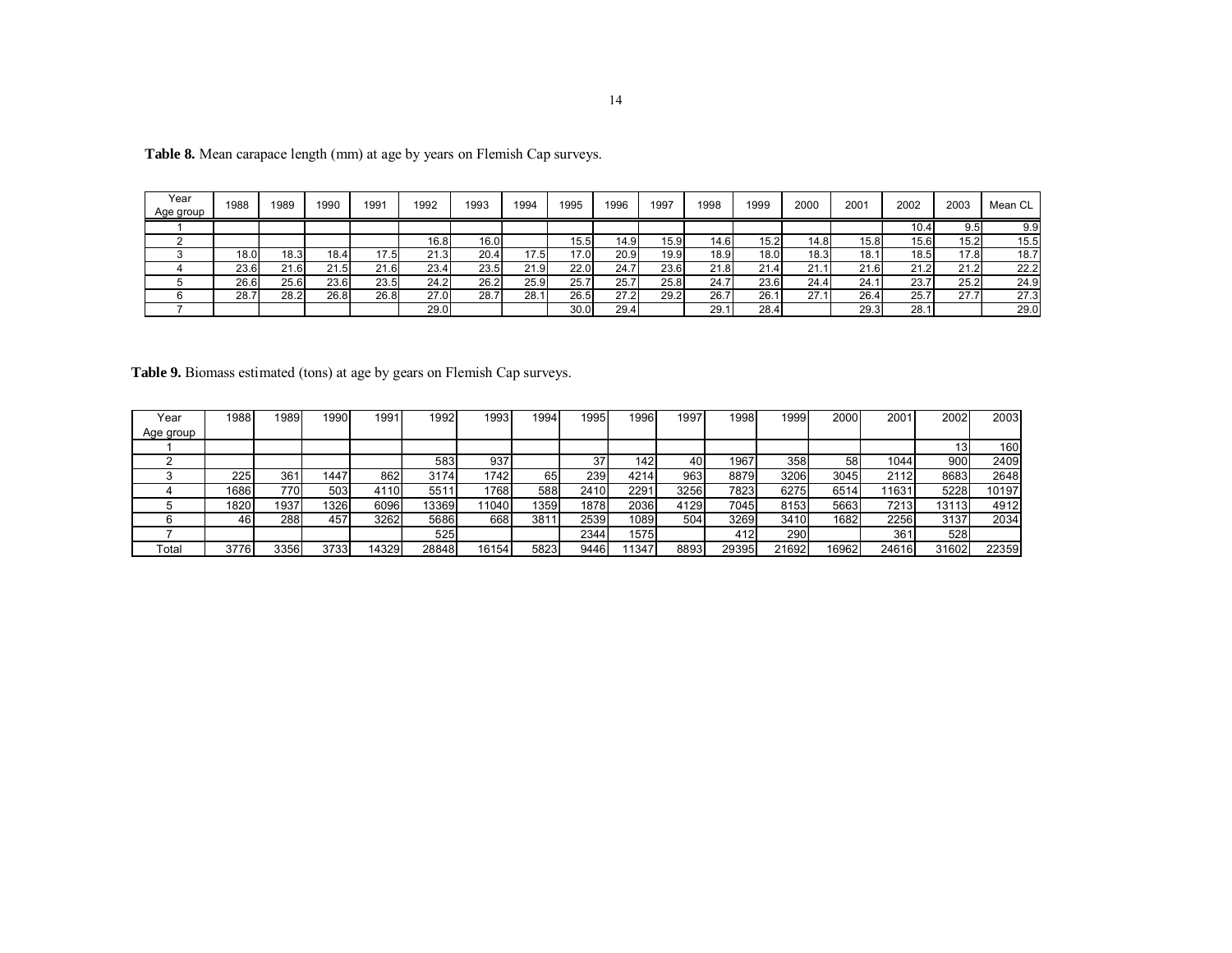

**Fig. 1**. Shrimp catches distribution (kg/tow) in June 2003 on Flemish Cap survey.



**Fig. 2.** Total biomass and biomass for shrimp bigger than 20 mm CL (adult stock) from Flemish Cap 1988- 2003 surveys.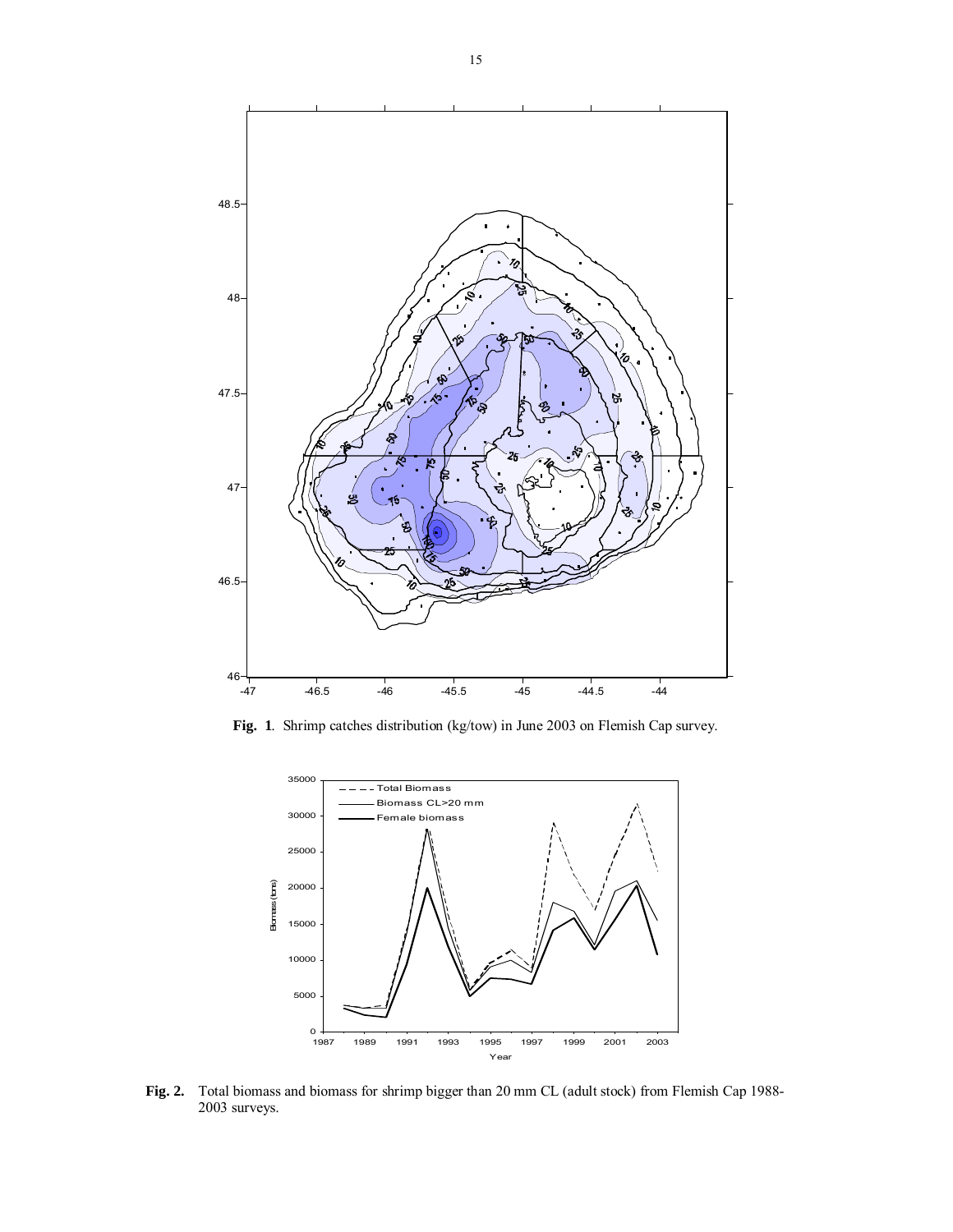

Fig. 3. Shrimp size distribution on Flemish Cap  $1995-2003$  surveys. Y-Axis=Frequency( $10^6$ )X-Axis=Carapace Length (mm)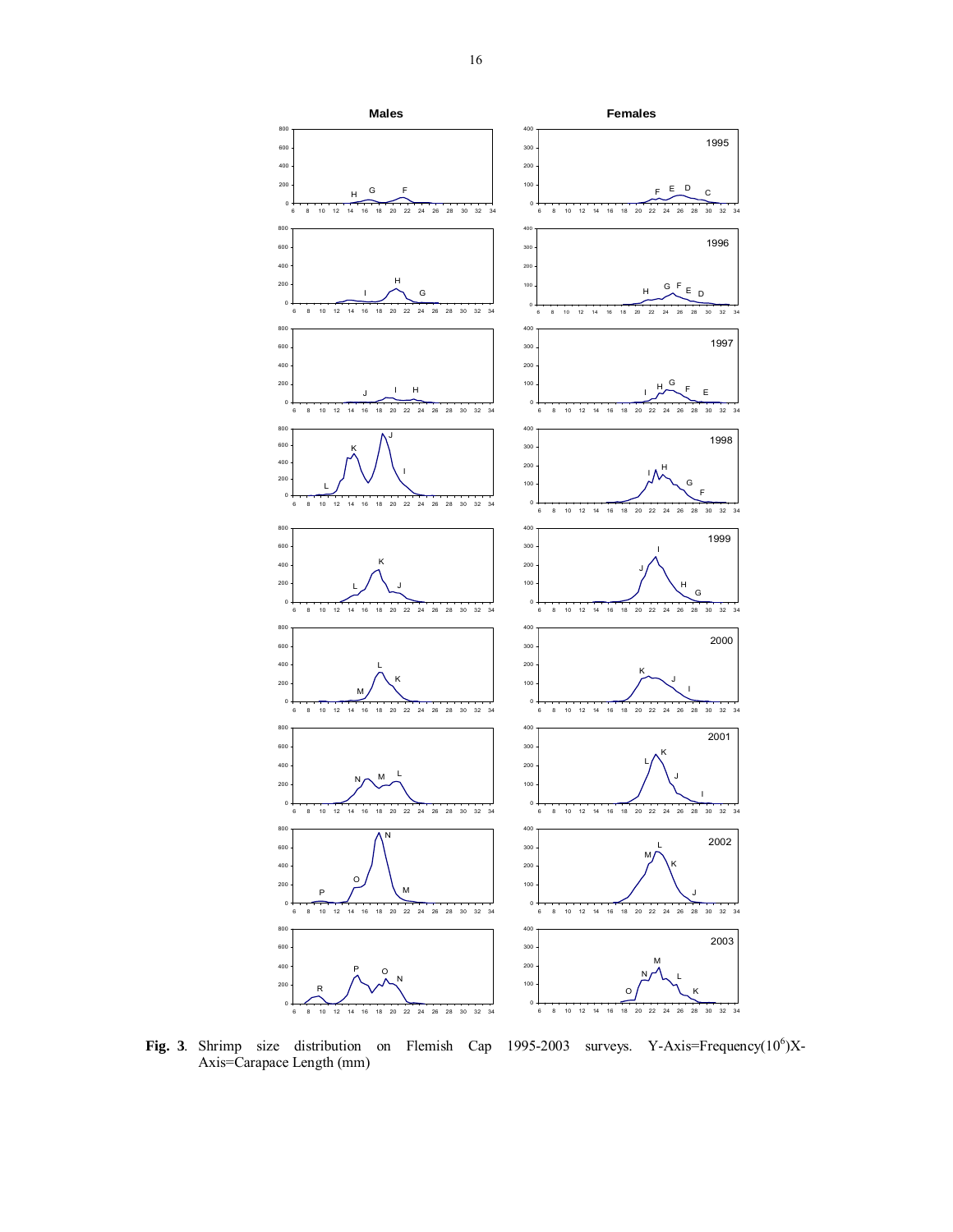





**Fig. 4**. Shrimp length-weight relationship by sex in 2003 on Flemish Cap survey.